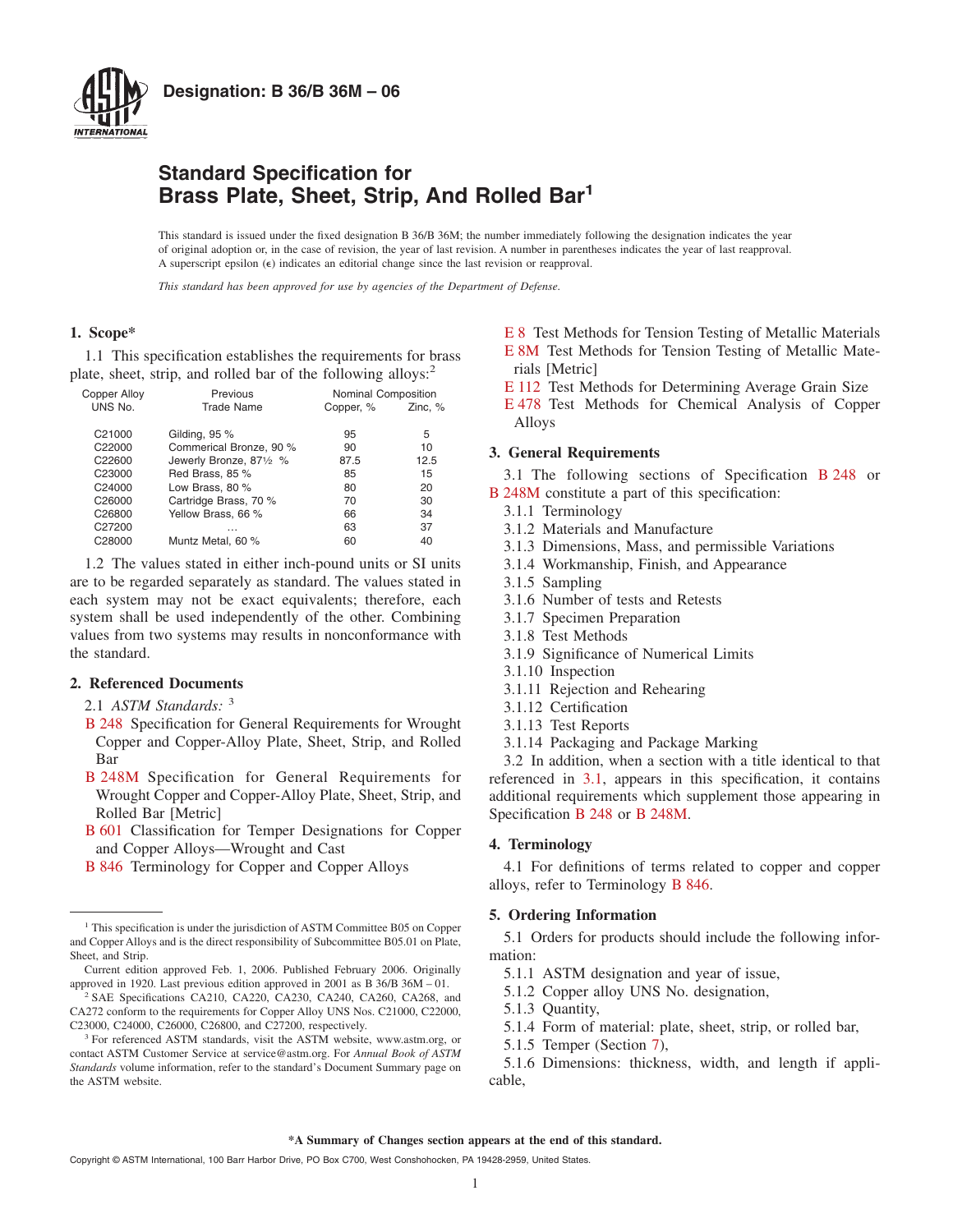**TABLE 1 Chemical Requirements**

| Copper Alloy UNS No. | Copper, %    | Lead, max, % | Iron, max, % | Zinc      |
|----------------------|--------------|--------------|--------------|-----------|
| C21000               | 94.0 to 96.0 | 0.05         | 0.05         | remainder |
| C22000               | 89.0 to 91.0 | 0.05         | 0.05         | remainder |
| C22600               | 86.0 to 89.0 | 0.05         | 0.05         | remainder |
| C23000               | 84.0 to 86.0 | 0.05         | 0.05         | remainder |
| C24000               | 78.5 to 81.5 | 0.05         | 0.05         | remainder |
| C <sub>26000</sub>   | 68.5 to 71.5 | 0.07         | 0.05         | remainder |
| C26800 <sup>A</sup>  | 64.0 to 68.5 | 0.15         | 0.05         | remainder |
| C27200 <sup>B</sup>  | 62.0 to 65.0 | 0.07         | 0.07         | remainder |
| $C28000^C$           | 59.0 to 63.0 | 0.30         | 0.07         | remainder |
|                      |              |              |              |           |

*<sup>A</sup>* Material shall be free from beta constituent when examined at a magnification of 75 diameters.

<sup>B</sup> Small amounts of beta constituent, if present, may interfere in some instances with severe forming or drawing; therefore, suitability for forming or drawing should be established between manufacturer and purchaser.

 $c$  It is anticipated that this material will contain the beta constituent that may interfere with severe forming or drawing operations.

5.1.7 Tolerances (Section [10\)](#page-5-0),

5.1.8 How furnished: rolls, stock lengths with or without ends, specific lengths with or without ends (Section [10\)](#page-5-0),

5.1.9 Type of edge, if required (Section [10\)](#page-5-0),

5.1.10 When the product is purchased for agencies of the U.S. Government.

5.2 The following options are available and should be specified at the time of placing the order when required:

5.2.1 Heat identification or traceability details,

5.2.2 Certification,

5.2.3 Mill test report,

5.2.4 Special tests or exceptions, if any.

5.2.5 Supplemental requirements for agencies of the U.S. government as given in Specifications [B 248](#page-5-1) or [B 248M.](#page-5-2)

#### **6. Chemical Composition**

6.1 The material shall conform to the chemical compositional requirements in [Table 1](#page-1-6) for the copper alloy UNS No. designation specified in the ordering information.

6.2 These composition limits do not preclude the presence of other elements. By agreement between the manufacturer and purchaser, limits may be established and analysis required for unnamed elements.

6.3 Either copper or zinc may be taken as the difference between the sum of all elements analyzed and 100 %. When all elements in [Table 1](#page-1-6) are analyzed, the sum of the results shall be as shown in the in the table as follows:

| Copper Alloy UNS No. | Copper Plus Named Elements, % min |  |  |  |  |  |
|----------------------|-----------------------------------|--|--|--|--|--|
| C <sub>21000</sub>   | 99.8                              |  |  |  |  |  |
| C22000               | 99.8                              |  |  |  |  |  |
| C <sub>22600</sub>   | 99.8                              |  |  |  |  |  |
| C <sub>23000</sub>   | 99.8                              |  |  |  |  |  |
| C <sub>24000</sub>   | 99.8                              |  |  |  |  |  |
| C <sub>26000</sub>   | 99.7                              |  |  |  |  |  |
| C <sub>26800</sub>   | 99.7                              |  |  |  |  |  |
| C27200               | 99.7                              |  |  |  |  |  |
| C28000               | 99.7                              |  |  |  |  |  |
|                      |                                   |  |  |  |  |  |

### **7. Temper**

7.1 *As Hot-Rolled (M20)*—The standard temper of sheet and plate and produced by hot rolling as designated in [Table 2](#page-2-0) or [Table 3.](#page-3-0)

7.2 *Rolled (H)*—The standard tempers of rolled material are as designated in [Table 2\]](#page-2-0) or [Table 3](#page-3-0) with the prefix "H". Former designations and the standard designations as detailed in Classification [B 601](#page-1-7) are shown.

<span id="page-1-6"></span>7.3 *Annealed (OS)*—The standard tempers of annealed material are as designated in Tables 4 and 5. Nominal grain size and the standard designations are detailed in Classification [B 601](#page-1-8) are shown.

<span id="page-1-7"></span>7.4 *Annealed-To-Temper (O)*—The standard tempers of annealed-to-temper material are as designated in Table 6 or Table 7 with the prefix "O." Former designations and the standard designations as detailed in Classification [B 601](#page-5-3) are shown.

<span id="page-1-8"></span>7.5 Special or nonstandard tempers are subject to negotiation between the manufacturer and purchaser (see [5.1.5\)](#page-0-5).

### <span id="page-1-4"></span>**8. Grain Size**

8.1 Grain size shall be standard requirement for all products of the annealed (OS) tempers.

8.2 Acceptance or rejection based upon grain size shall depend only on the average grain size of the test specimens and shall be within the limits prescribed in Table 4 when determined in accordance with Test Methods [E 112.](#page-0-6)

<span id="page-1-3"></span>8.3 The average grain size shall be determined on a plane parallel to the surface of the product.

### **9. Mechanical Properties**

9.1 *Tensile Strength Requirements of Rolled Tempers*

<span id="page-1-1"></span>9.1.1 Product furnished under this specification shall conform to the tensile strength requirements prescribed in [Table 2](#page-2-0) or [Table 3](#page-3-0) when tested in accordance with Test Methods [E 8](#page-1-9) or [E 8M.](#page-1-10) The test specimens shall be taken so the longitudinal axis of the specimen is parallel to the direction of rolling.

<span id="page-1-2"></span>9.1.2 Acceptance or rejection based upon mechanical properties shall depend only on tensile strength.

<span id="page-1-5"></span>9.2 *Tensile Strength Requirements of Annealed-to-Temper*

<span id="page-1-9"></span>9.2.1 Product furnished under this specification shall conform to the tensile strength requirements prescribed in Table 6 or Table 7 when tested in accordance with Test Methods [E 8](#page-0-7) or [E 8M.](#page-0-8) The test specimens shall be taken so the longitudinal axis of the specimen is parallel to the direction of rolling.

<span id="page-1-10"></span>9.2.2 Acceptance or rejection based upon mechanical properties shall depend only on tensile strength.

<span id="page-1-0"></span>9.3 *Rockwell Hardness*

9.3.1 The approximate Rockwell hardness values given in [Table 2](#page-2-0) or [Table 3,](#page-3-0) Table 5, and Table 6 or Table 7 are for general information and assistance in testing and shall not be used as a basis for product rejection.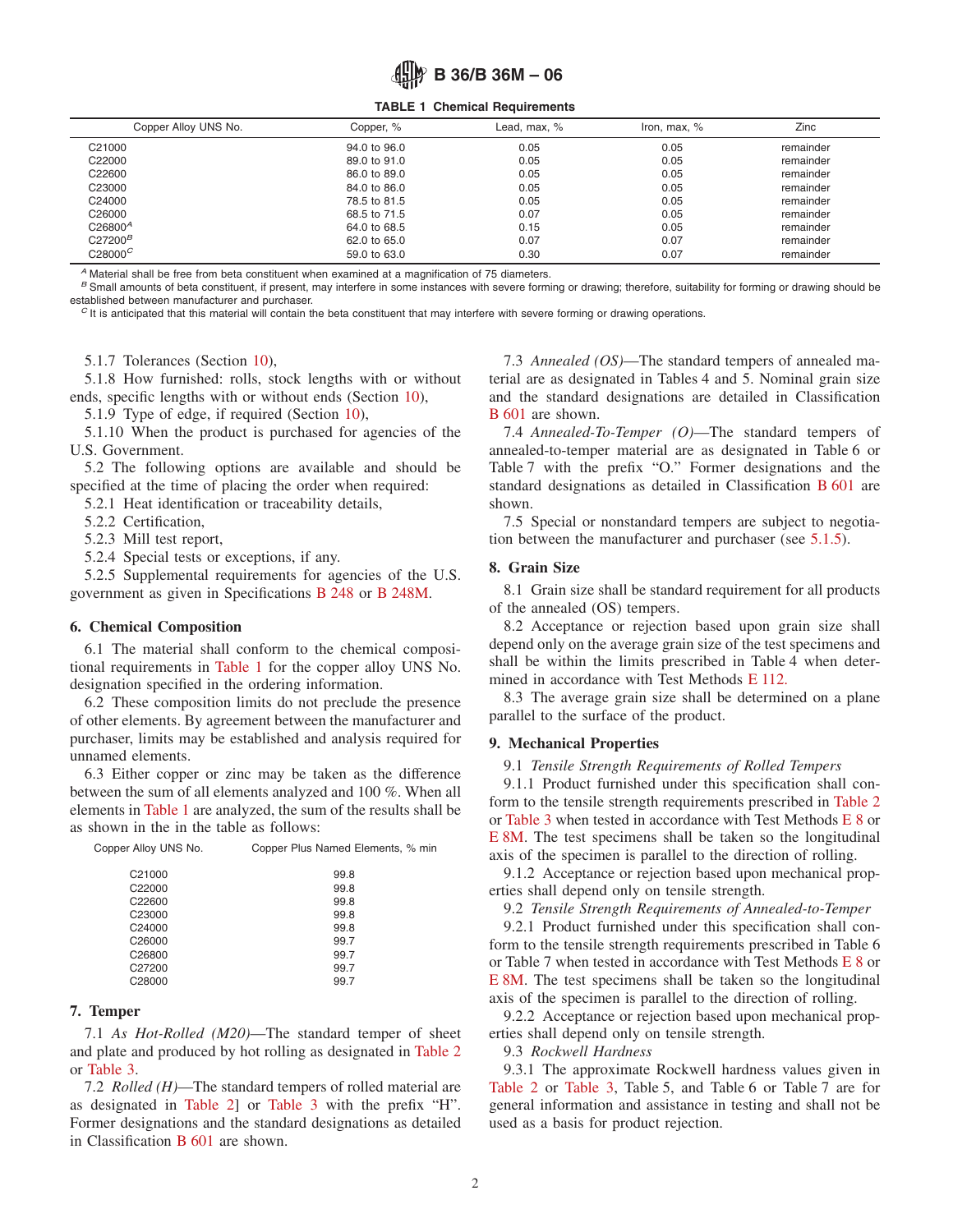### <span id="page-2-0"></span>**TABLE 2 Tensile Strength (inch-pound units) Requirements and Approximate Rockwell Hardness Values for Rolled Temper (H) Product**

NOTE 1—Plate is generally available in only the as hot-rolled (M20) temper. Required properties for other tempers shall be agreed upon between the manufacturer and the purchaser at the time of placing the order.

| <b>B</b> Scale<br>Superficial 30-T<br><b>Temper Designation</b><br>0.020<br>0.012<br>to 0.028 in.<br>to 0.036 in.<br>Over 0.036 in.<br>Over 0.028 in.<br>Standard<br>Min<br>Former<br>Max<br>incl<br>incl<br>Min<br>Max<br>Min<br>Min<br>Max<br>Min<br>Max<br>Max<br>Copper Alloy UNS No. C21000<br>M20<br>As hot-rolled<br>32<br>42<br><br><br>H <sub>0</sub> 1<br>Quarter hard<br>37<br>47<br>20<br>48<br>24<br>52<br>34<br>51<br>37<br>54<br>42<br>52<br>48<br>59<br>H <sub>02</sub><br>Half-hard<br>40<br>56<br>44<br>60<br>46<br>57<br>46<br>56<br>62<br>H <sub>03</sub><br>Three-quarter-hard<br>50<br>61<br>53<br>64<br>52<br>60<br>54<br>50<br>59<br>57<br>64<br>60<br>67<br>57<br>62<br>59<br>H <sub>04</sub><br>Hard<br>64<br>H06<br>Extra hard<br>56<br>64<br>70<br>66<br>72<br>62<br>66<br>63<br>67<br>64<br>60<br>73<br>75<br>H <sub>08</sub><br>Spring<br>68<br>68<br>70<br>64<br>68<br>65<br>69<br>61<br>69<br>74<br>71<br>76<br>70<br>69<br>65<br>69<br>66<br>H <sub>10</sub><br>Extra spring<br>Copper Alloy UNS No. C22000<br>As hot-rolled<br>33<br>43<br>M20<br><br>$\cdots$<br><br>$\cdots$<br>$\cdots$<br>$\cdots$<br>$\cdots$<br>$\cdots$<br>40<br>50<br>52<br>56<br>51<br>37<br>H <sub>0</sub> 1<br>Quarter-hard<br>27<br>31<br>34<br>54<br>H <sub>02</sub><br>Half-hard<br>47<br>57<br>50<br>63<br>53<br>66<br>50<br>59<br>52<br>61<br>H <sub>03</sub><br>52<br>62<br>68<br>62<br>62<br>58<br>Three-quarter-hard<br>59<br>71<br>55<br>64<br>Hard<br>57<br>66<br>72<br>75<br>62<br>67<br>H <sub>04</sub><br>65<br>68<br>60<br>65<br>77<br>74<br>Extra hard<br>64<br>72<br>72<br>79<br>68<br>66<br>69<br>H <sub>06</sub><br>64<br>H08<br>69<br>77<br>76<br>79<br>78<br>81<br>67<br>69<br>68<br>70<br>Spring<br>72<br>80<br>78<br>81<br>80<br>69<br>71<br>H <sub>10</sub><br>Extra spring<br>83<br>68<br>70<br>Copper Alloy UNS No. C22600<br>H <sub>0</sub> 1<br>Quarter-hard<br>42<br>52<br>58<br>29<br>58<br>39<br>58<br>39<br>29<br>58<br>H <sub>02</sub><br>Half-hard<br>48<br>58<br>68<br>52<br>68<br>54<br>64<br>54<br>64<br>52<br>H <sub>03</sub><br>53<br>63<br>73<br>73<br>59<br>68<br>Three-quarter-hard<br>61<br>61<br>59<br>68<br>77<br>77<br>70<br>Hard<br>58<br>67<br>67<br>67<br>70<br>64<br>H <sub>04</sub><br>64<br>H06<br>Extra hard<br>65<br>73<br>81<br>74<br>81<br>68<br>73<br>68<br>73<br>74<br>70<br>78<br>83<br>74<br>74<br>H <sub>0</sub> 8<br>Spring<br>78<br>78<br>83<br>71<br>71<br>74<br>82<br>81<br>86<br>81<br>73<br>76<br>73<br>76<br>86<br>H <sub>10</sub><br>Extra spring<br>Copper Alloy UNS No. C23000<br>M20<br>As hot-rolled<br>37<br>47<br><br><br>$\cdots$<br>$\cdots$<br>$\cdots$<br>$\cdots$<br>$\cdots$<br><br>Quarter-hard<br>44<br>54<br>33<br>58<br>37<br>62<br>42<br>57<br>45<br>60<br>H <sub>0</sub> 1<br>H <sub>02</sub><br>51<br>56<br>68<br>59<br>71<br>58<br>66<br>Half-hard<br>61<br>56<br>64<br>57<br>67<br>70<br>H <sub>03</sub><br>Three-quarter-hard<br>66<br>73<br>69<br>76<br>63<br>68<br>65<br>Hard<br>63<br>72<br>78<br>71<br>68<br>72<br>H <sub>04</sub><br>72<br>74<br>80<br>67<br>72<br>75<br>Extra hard<br>80<br>78<br>83<br>80<br>70<br>74<br>71<br>H <sub>06</sub><br>85<br>78<br>86<br>82<br>85<br>74<br>76<br>75<br>77<br>H <sub>08</sub><br>Spring<br>84<br>87<br>82<br>84<br>75<br>77<br>76<br>78<br>H <sub>10</sub><br>Extra spring<br>90<br>87<br>86<br>89<br>Copper Alloy UNS No. C24000<br>M20<br>As hot-rolled<br>41<br>51<br>$\cdots$<br>$\cdots$<br><br><br><br>.<br><br>$\cdots$<br>H <sub>0</sub> 1<br>48<br>58<br>61<br>42<br>65<br>42<br>60<br>Quarter-hard<br>38<br>57<br>45<br>55<br>H <sub>02</sub><br>Half-hard<br>65<br>59<br>70<br>62<br>73<br>56<br>64<br>58<br>66<br>H03<br>Three-quarter-hard<br>61<br>71<br>72<br>63<br>68<br>70<br>69<br>76<br>79<br>65<br>H04<br>77<br>78<br>84<br>Hard<br>68<br>76<br>82<br>68<br>72<br>69<br>73<br>H06<br>Extra hard<br>78<br>87<br>87<br>85<br>75<br>76<br>83<br>89<br>72<br>73<br>H08<br>85<br>Spring<br>93<br>87<br>90<br>92<br>75<br>77<br>76<br>78<br>89<br>89<br>97<br>77<br>H <sub>10</sub><br>88<br>91<br>90<br>93<br>76<br>78<br>79<br>Extra spring<br>Copper Alloy UNS No. C26000<br>As hot-rolled<br>51<br>M20<br>41<br>$\cdots$<br>$\cdots$<br><br>$\cdots$<br>$\cdots$<br>$\cdots$<br>59<br>H01<br>Quarter-hard<br>49<br>40<br>43<br>57<br>60<br>61<br>44<br>65<br>46<br>H <sub>02</sub><br>Half-hard<br>57<br>67<br>60<br>74<br>63<br>77<br>58<br>68<br>56<br>66<br>H03<br>64<br>74<br>72<br>79<br>72<br>Three-quarter-hard<br>75<br>82<br>65<br>70<br>67<br>H04<br>Hard<br>71<br>81<br>79<br>81<br>70<br>73<br>74<br>84<br>86<br>71<br>H06<br>Extra hard<br>83<br>92<br>87<br>74<br>76<br>75<br>77<br>85<br>89<br>91<br>91<br>H08<br>Spring<br>100<br>92<br>90<br>93<br>76<br>78<br>76<br>78<br>89<br>77<br>95<br>104<br>91<br>94<br>92<br>77<br>79<br>79<br>H <sub>10</sub><br>Extra spring<br>95<br>Copper Alloy UNS No. C26800<br>M20<br>As hot-rolled<br>40<br>50<br>$\cdots$<br>$\cdots$<br>$\cdots$<br>$\ldots$<br><br><br><br>H01<br>Quarter-hard<br>49<br>59<br>40<br>43<br>57<br>46<br>61<br>44<br>65<br>60<br>H <sub>02</sub><br>Half-hard<br>55<br>65<br>71<br>74<br>57<br>60<br>54<br>64<br>56<br>66<br>62<br>72<br>77<br>H03<br>70<br>73<br>80<br>65<br>69<br>67<br>71<br>Three-quarter-hard | <b>Rolled Temper</b> | <b>Tensile Strength</b> |  |  | Approximate Rockwell Hardness <sup>A</sup> |  |  |  |
|---------------------------------------------------------------------------------------------------------------------------------------------------------------------------------------------------------------------------------------------------------------------------------------------------------------------------------------------------------------------------------------------------------------------------------------------------------------------------------------------------------------------------------------------------------------------------------------------------------------------------------------------------------------------------------------------------------------------------------------------------------------------------------------------------------------------------------------------------------------------------------------------------------------------------------------------------------------------------------------------------------------------------------------------------------------------------------------------------------------------------------------------------------------------------------------------------------------------------------------------------------------------------------------------------------------------------------------------------------------------------------------------------------------------------------------------------------------------------------------------------------------------------------------------------------------------------------------------------------------------------------------------------------------------------------------------------------------------------------------------------------------------------------------------------------------------------------------------------------------------------------------------------------------------------------------------------------------------------------------------------------------------------------------------------------------------------------------------------------------------------------------------------------------------------------------------------------------------------------------------------------------------------------------------------------------------------------------------------------------------------------------------------------------------------------------------------------------------------------------------------------------------------------------------------------------------------------------------------------------------------------------------------------------------------------------------------------------------------------------------------------------------------------------------------------------------------------------------------------------------------------------------------------------------------------------------------------------------------------------------------------------------------------------------------------------------------------------------------------------------------------------------------------------------------------------------------------------------------------------------------------------------------------------------------------------------------------------------------------------------------------------------------------------------------------------------------------------------------------------------------------------------------------------------------------------------------------------------------------------------------------------------------------------------------------------------------------------------------------------------------------------------------------------------------------------------------------------------------------------------------------------------------------------------------------------------------------------------------------------------------------------------------------------------------------------------------------------------------------------------------------------------------------------------------------------------------------------------------------------------------------------------------------------------------------------------------------------------------------------------------------------------------------------------------------------------------------------------------------------------------------------------------------------------------------------------------------------------------------------------------------------------------------------------------------------------------------------------------------------------------------------------------------------------------------------------------------------------------------------------------------------------------------------------------------------------------------------------------------------------------------------------------------------------------------------------------------------------------------------------------------------------------------------------------------------------------------------------------------------------------------------------------------|----------------------|-------------------------|--|--|--------------------------------------------|--|--|--|
|                                                                                                                                                                                                                                                                                                                                                                                                                                                                                                                                                                                                                                                                                                                                                                                                                                                                                                                                                                                                                                                                                                                                                                                                                                                                                                                                                                                                                                                                                                                                                                                                                                                                                                                                                                                                                                                                                                                                                                                                                                                                                                                                                                                                                                                                                                                                                                                                                                                                                                                                                                                                                                                                                                                                                                                                                                                                                                                                                                                                                                                                                                                                                                                                                                                                                                                                                                                                                                                                                                                                                                                                                                                                                                                                                                                                                                                                                                                                                                                                                                                                                                                                                                                                                                                                                                                                                                                                                                                                                                                                                                                                                                                                                                                                                                                                                                                                                                                                                                                                                                                                                                                                                                                                                                                                                 |                      |                         |  |  |                                            |  |  |  |
|                                                                                                                                                                                                                                                                                                                                                                                                                                                                                                                                                                                                                                                                                                                                                                                                                                                                                                                                                                                                                                                                                                                                                                                                                                                                                                                                                                                                                                                                                                                                                                                                                                                                                                                                                                                                                                                                                                                                                                                                                                                                                                                                                                                                                                                                                                                                                                                                                                                                                                                                                                                                                                                                                                                                                                                                                                                                                                                                                                                                                                                                                                                                                                                                                                                                                                                                                                                                                                                                                                                                                                                                                                                                                                                                                                                                                                                                                                                                                                                                                                                                                                                                                                                                                                                                                                                                                                                                                                                                                                                                                                                                                                                                                                                                                                                                                                                                                                                                                                                                                                                                                                                                                                                                                                                                                 |                      |                         |  |  |                                            |  |  |  |
|                                                                                                                                                                                                                                                                                                                                                                                                                                                                                                                                                                                                                                                                                                                                                                                                                                                                                                                                                                                                                                                                                                                                                                                                                                                                                                                                                                                                                                                                                                                                                                                                                                                                                                                                                                                                                                                                                                                                                                                                                                                                                                                                                                                                                                                                                                                                                                                                                                                                                                                                                                                                                                                                                                                                                                                                                                                                                                                                                                                                                                                                                                                                                                                                                                                                                                                                                                                                                                                                                                                                                                                                                                                                                                                                                                                                                                                                                                                                                                                                                                                                                                                                                                                                                                                                                                                                                                                                                                                                                                                                                                                                                                                                                                                                                                                                                                                                                                                                                                                                                                                                                                                                                                                                                                                                                 |                      |                         |  |  |                                            |  |  |  |
|                                                                                                                                                                                                                                                                                                                                                                                                                                                                                                                                                                                                                                                                                                                                                                                                                                                                                                                                                                                                                                                                                                                                                                                                                                                                                                                                                                                                                                                                                                                                                                                                                                                                                                                                                                                                                                                                                                                                                                                                                                                                                                                                                                                                                                                                                                                                                                                                                                                                                                                                                                                                                                                                                                                                                                                                                                                                                                                                                                                                                                                                                                                                                                                                                                                                                                                                                                                                                                                                                                                                                                                                                                                                                                                                                                                                                                                                                                                                                                                                                                                                                                                                                                                                                                                                                                                                                                                                                                                                                                                                                                                                                                                                                                                                                                                                                                                                                                                                                                                                                                                                                                                                                                                                                                                                                 |                      |                         |  |  |                                            |  |  |  |
|                                                                                                                                                                                                                                                                                                                                                                                                                                                                                                                                                                                                                                                                                                                                                                                                                                                                                                                                                                                                                                                                                                                                                                                                                                                                                                                                                                                                                                                                                                                                                                                                                                                                                                                                                                                                                                                                                                                                                                                                                                                                                                                                                                                                                                                                                                                                                                                                                                                                                                                                                                                                                                                                                                                                                                                                                                                                                                                                                                                                                                                                                                                                                                                                                                                                                                                                                                                                                                                                                                                                                                                                                                                                                                                                                                                                                                                                                                                                                                                                                                                                                                                                                                                                                                                                                                                                                                                                                                                                                                                                                                                                                                                                                                                                                                                                                                                                                                                                                                                                                                                                                                                                                                                                                                                                                 |                      |                         |  |  |                                            |  |  |  |
|                                                                                                                                                                                                                                                                                                                                                                                                                                                                                                                                                                                                                                                                                                                                                                                                                                                                                                                                                                                                                                                                                                                                                                                                                                                                                                                                                                                                                                                                                                                                                                                                                                                                                                                                                                                                                                                                                                                                                                                                                                                                                                                                                                                                                                                                                                                                                                                                                                                                                                                                                                                                                                                                                                                                                                                                                                                                                                                                                                                                                                                                                                                                                                                                                                                                                                                                                                                                                                                                                                                                                                                                                                                                                                                                                                                                                                                                                                                                                                                                                                                                                                                                                                                                                                                                                                                                                                                                                                                                                                                                                                                                                                                                                                                                                                                                                                                                                                                                                                                                                                                                                                                                                                                                                                                                                 |                      |                         |  |  |                                            |  |  |  |
|                                                                                                                                                                                                                                                                                                                                                                                                                                                                                                                                                                                                                                                                                                                                                                                                                                                                                                                                                                                                                                                                                                                                                                                                                                                                                                                                                                                                                                                                                                                                                                                                                                                                                                                                                                                                                                                                                                                                                                                                                                                                                                                                                                                                                                                                                                                                                                                                                                                                                                                                                                                                                                                                                                                                                                                                                                                                                                                                                                                                                                                                                                                                                                                                                                                                                                                                                                                                                                                                                                                                                                                                                                                                                                                                                                                                                                                                                                                                                                                                                                                                                                                                                                                                                                                                                                                                                                                                                                                                                                                                                                                                                                                                                                                                                                                                                                                                                                                                                                                                                                                                                                                                                                                                                                                                                 |                      |                         |  |  |                                            |  |  |  |
|                                                                                                                                                                                                                                                                                                                                                                                                                                                                                                                                                                                                                                                                                                                                                                                                                                                                                                                                                                                                                                                                                                                                                                                                                                                                                                                                                                                                                                                                                                                                                                                                                                                                                                                                                                                                                                                                                                                                                                                                                                                                                                                                                                                                                                                                                                                                                                                                                                                                                                                                                                                                                                                                                                                                                                                                                                                                                                                                                                                                                                                                                                                                                                                                                                                                                                                                                                                                                                                                                                                                                                                                                                                                                                                                                                                                                                                                                                                                                                                                                                                                                                                                                                                                                                                                                                                                                                                                                                                                                                                                                                                                                                                                                                                                                                                                                                                                                                                                                                                                                                                                                                                                                                                                                                                                                 |                      |                         |  |  |                                            |  |  |  |
|                                                                                                                                                                                                                                                                                                                                                                                                                                                                                                                                                                                                                                                                                                                                                                                                                                                                                                                                                                                                                                                                                                                                                                                                                                                                                                                                                                                                                                                                                                                                                                                                                                                                                                                                                                                                                                                                                                                                                                                                                                                                                                                                                                                                                                                                                                                                                                                                                                                                                                                                                                                                                                                                                                                                                                                                                                                                                                                                                                                                                                                                                                                                                                                                                                                                                                                                                                                                                                                                                                                                                                                                                                                                                                                                                                                                                                                                                                                                                                                                                                                                                                                                                                                                                                                                                                                                                                                                                                                                                                                                                                                                                                                                                                                                                                                                                                                                                                                                                                                                                                                                                                                                                                                                                                                                                 |                      |                         |  |  |                                            |  |  |  |
|                                                                                                                                                                                                                                                                                                                                                                                                                                                                                                                                                                                                                                                                                                                                                                                                                                                                                                                                                                                                                                                                                                                                                                                                                                                                                                                                                                                                                                                                                                                                                                                                                                                                                                                                                                                                                                                                                                                                                                                                                                                                                                                                                                                                                                                                                                                                                                                                                                                                                                                                                                                                                                                                                                                                                                                                                                                                                                                                                                                                                                                                                                                                                                                                                                                                                                                                                                                                                                                                                                                                                                                                                                                                                                                                                                                                                                                                                                                                                                                                                                                                                                                                                                                                                                                                                                                                                                                                                                                                                                                                                                                                                                                                                                                                                                                                                                                                                                                                                                                                                                                                                                                                                                                                                                                                                 |                      |                         |  |  |                                            |  |  |  |
|                                                                                                                                                                                                                                                                                                                                                                                                                                                                                                                                                                                                                                                                                                                                                                                                                                                                                                                                                                                                                                                                                                                                                                                                                                                                                                                                                                                                                                                                                                                                                                                                                                                                                                                                                                                                                                                                                                                                                                                                                                                                                                                                                                                                                                                                                                                                                                                                                                                                                                                                                                                                                                                                                                                                                                                                                                                                                                                                                                                                                                                                                                                                                                                                                                                                                                                                                                                                                                                                                                                                                                                                                                                                                                                                                                                                                                                                                                                                                                                                                                                                                                                                                                                                                                                                                                                                                                                                                                                                                                                                                                                                                                                                                                                                                                                                                                                                                                                                                                                                                                                                                                                                                                                                                                                                                 |                      |                         |  |  |                                            |  |  |  |
|                                                                                                                                                                                                                                                                                                                                                                                                                                                                                                                                                                                                                                                                                                                                                                                                                                                                                                                                                                                                                                                                                                                                                                                                                                                                                                                                                                                                                                                                                                                                                                                                                                                                                                                                                                                                                                                                                                                                                                                                                                                                                                                                                                                                                                                                                                                                                                                                                                                                                                                                                                                                                                                                                                                                                                                                                                                                                                                                                                                                                                                                                                                                                                                                                                                                                                                                                                                                                                                                                                                                                                                                                                                                                                                                                                                                                                                                                                                                                                                                                                                                                                                                                                                                                                                                                                                                                                                                                                                                                                                                                                                                                                                                                                                                                                                                                                                                                                                                                                                                                                                                                                                                                                                                                                                                                 |                      |                         |  |  |                                            |  |  |  |
|                                                                                                                                                                                                                                                                                                                                                                                                                                                                                                                                                                                                                                                                                                                                                                                                                                                                                                                                                                                                                                                                                                                                                                                                                                                                                                                                                                                                                                                                                                                                                                                                                                                                                                                                                                                                                                                                                                                                                                                                                                                                                                                                                                                                                                                                                                                                                                                                                                                                                                                                                                                                                                                                                                                                                                                                                                                                                                                                                                                                                                                                                                                                                                                                                                                                                                                                                                                                                                                                                                                                                                                                                                                                                                                                                                                                                                                                                                                                                                                                                                                                                                                                                                                                                                                                                                                                                                                                                                                                                                                                                                                                                                                                                                                                                                                                                                                                                                                                                                                                                                                                                                                                                                                                                                                                                 |                      |                         |  |  |                                            |  |  |  |
|                                                                                                                                                                                                                                                                                                                                                                                                                                                                                                                                                                                                                                                                                                                                                                                                                                                                                                                                                                                                                                                                                                                                                                                                                                                                                                                                                                                                                                                                                                                                                                                                                                                                                                                                                                                                                                                                                                                                                                                                                                                                                                                                                                                                                                                                                                                                                                                                                                                                                                                                                                                                                                                                                                                                                                                                                                                                                                                                                                                                                                                                                                                                                                                                                                                                                                                                                                                                                                                                                                                                                                                                                                                                                                                                                                                                                                                                                                                                                                                                                                                                                                                                                                                                                                                                                                                                                                                                                                                                                                                                                                                                                                                                                                                                                                                                                                                                                                                                                                                                                                                                                                                                                                                                                                                                                 |                      |                         |  |  |                                            |  |  |  |
|                                                                                                                                                                                                                                                                                                                                                                                                                                                                                                                                                                                                                                                                                                                                                                                                                                                                                                                                                                                                                                                                                                                                                                                                                                                                                                                                                                                                                                                                                                                                                                                                                                                                                                                                                                                                                                                                                                                                                                                                                                                                                                                                                                                                                                                                                                                                                                                                                                                                                                                                                                                                                                                                                                                                                                                                                                                                                                                                                                                                                                                                                                                                                                                                                                                                                                                                                                                                                                                                                                                                                                                                                                                                                                                                                                                                                                                                                                                                                                                                                                                                                                                                                                                                                                                                                                                                                                                                                                                                                                                                                                                                                                                                                                                                                                                                                                                                                                                                                                                                                                                                                                                                                                                                                                                                                 |                      |                         |  |  |                                            |  |  |  |
|                                                                                                                                                                                                                                                                                                                                                                                                                                                                                                                                                                                                                                                                                                                                                                                                                                                                                                                                                                                                                                                                                                                                                                                                                                                                                                                                                                                                                                                                                                                                                                                                                                                                                                                                                                                                                                                                                                                                                                                                                                                                                                                                                                                                                                                                                                                                                                                                                                                                                                                                                                                                                                                                                                                                                                                                                                                                                                                                                                                                                                                                                                                                                                                                                                                                                                                                                                                                                                                                                                                                                                                                                                                                                                                                                                                                                                                                                                                                                                                                                                                                                                                                                                                                                                                                                                                                                                                                                                                                                                                                                                                                                                                                                                                                                                                                                                                                                                                                                                                                                                                                                                                                                                                                                                                                                 |                      |                         |  |  |                                            |  |  |  |
|                                                                                                                                                                                                                                                                                                                                                                                                                                                                                                                                                                                                                                                                                                                                                                                                                                                                                                                                                                                                                                                                                                                                                                                                                                                                                                                                                                                                                                                                                                                                                                                                                                                                                                                                                                                                                                                                                                                                                                                                                                                                                                                                                                                                                                                                                                                                                                                                                                                                                                                                                                                                                                                                                                                                                                                                                                                                                                                                                                                                                                                                                                                                                                                                                                                                                                                                                                                                                                                                                                                                                                                                                                                                                                                                                                                                                                                                                                                                                                                                                                                                                                                                                                                                                                                                                                                                                                                                                                                                                                                                                                                                                                                                                                                                                                                                                                                                                                                                                                                                                                                                                                                                                                                                                                                                                 |                      |                         |  |  |                                            |  |  |  |
|                                                                                                                                                                                                                                                                                                                                                                                                                                                                                                                                                                                                                                                                                                                                                                                                                                                                                                                                                                                                                                                                                                                                                                                                                                                                                                                                                                                                                                                                                                                                                                                                                                                                                                                                                                                                                                                                                                                                                                                                                                                                                                                                                                                                                                                                                                                                                                                                                                                                                                                                                                                                                                                                                                                                                                                                                                                                                                                                                                                                                                                                                                                                                                                                                                                                                                                                                                                                                                                                                                                                                                                                                                                                                                                                                                                                                                                                                                                                                                                                                                                                                                                                                                                                                                                                                                                                                                                                                                                                                                                                                                                                                                                                                                                                                                                                                                                                                                                                                                                                                                                                                                                                                                                                                                                                                 |                      |                         |  |  |                                            |  |  |  |
|                                                                                                                                                                                                                                                                                                                                                                                                                                                                                                                                                                                                                                                                                                                                                                                                                                                                                                                                                                                                                                                                                                                                                                                                                                                                                                                                                                                                                                                                                                                                                                                                                                                                                                                                                                                                                                                                                                                                                                                                                                                                                                                                                                                                                                                                                                                                                                                                                                                                                                                                                                                                                                                                                                                                                                                                                                                                                                                                                                                                                                                                                                                                                                                                                                                                                                                                                                                                                                                                                                                                                                                                                                                                                                                                                                                                                                                                                                                                                                                                                                                                                                                                                                                                                                                                                                                                                                                                                                                                                                                                                                                                                                                                                                                                                                                                                                                                                                                                                                                                                                                                                                                                                                                                                                                                                 |                      |                         |  |  |                                            |  |  |  |
|                                                                                                                                                                                                                                                                                                                                                                                                                                                                                                                                                                                                                                                                                                                                                                                                                                                                                                                                                                                                                                                                                                                                                                                                                                                                                                                                                                                                                                                                                                                                                                                                                                                                                                                                                                                                                                                                                                                                                                                                                                                                                                                                                                                                                                                                                                                                                                                                                                                                                                                                                                                                                                                                                                                                                                                                                                                                                                                                                                                                                                                                                                                                                                                                                                                                                                                                                                                                                                                                                                                                                                                                                                                                                                                                                                                                                                                                                                                                                                                                                                                                                                                                                                                                                                                                                                                                                                                                                                                                                                                                                                                                                                                                                                                                                                                                                                                                                                                                                                                                                                                                                                                                                                                                                                                                                 |                      |                         |  |  |                                            |  |  |  |
|                                                                                                                                                                                                                                                                                                                                                                                                                                                                                                                                                                                                                                                                                                                                                                                                                                                                                                                                                                                                                                                                                                                                                                                                                                                                                                                                                                                                                                                                                                                                                                                                                                                                                                                                                                                                                                                                                                                                                                                                                                                                                                                                                                                                                                                                                                                                                                                                                                                                                                                                                                                                                                                                                                                                                                                                                                                                                                                                                                                                                                                                                                                                                                                                                                                                                                                                                                                                                                                                                                                                                                                                                                                                                                                                                                                                                                                                                                                                                                                                                                                                                                                                                                                                                                                                                                                                                                                                                                                                                                                                                                                                                                                                                                                                                                                                                                                                                                                                                                                                                                                                                                                                                                                                                                                                                 |                      |                         |  |  |                                            |  |  |  |
|                                                                                                                                                                                                                                                                                                                                                                                                                                                                                                                                                                                                                                                                                                                                                                                                                                                                                                                                                                                                                                                                                                                                                                                                                                                                                                                                                                                                                                                                                                                                                                                                                                                                                                                                                                                                                                                                                                                                                                                                                                                                                                                                                                                                                                                                                                                                                                                                                                                                                                                                                                                                                                                                                                                                                                                                                                                                                                                                                                                                                                                                                                                                                                                                                                                                                                                                                                                                                                                                                                                                                                                                                                                                                                                                                                                                                                                                                                                                                                                                                                                                                                                                                                                                                                                                                                                                                                                                                                                                                                                                                                                                                                                                                                                                                                                                                                                                                                                                                                                                                                                                                                                                                                                                                                                                                 |                      |                         |  |  |                                            |  |  |  |
|                                                                                                                                                                                                                                                                                                                                                                                                                                                                                                                                                                                                                                                                                                                                                                                                                                                                                                                                                                                                                                                                                                                                                                                                                                                                                                                                                                                                                                                                                                                                                                                                                                                                                                                                                                                                                                                                                                                                                                                                                                                                                                                                                                                                                                                                                                                                                                                                                                                                                                                                                                                                                                                                                                                                                                                                                                                                                                                                                                                                                                                                                                                                                                                                                                                                                                                                                                                                                                                                                                                                                                                                                                                                                                                                                                                                                                                                                                                                                                                                                                                                                                                                                                                                                                                                                                                                                                                                                                                                                                                                                                                                                                                                                                                                                                                                                                                                                                                                                                                                                                                                                                                                                                                                                                                                                 |                      |                         |  |  |                                            |  |  |  |
|                                                                                                                                                                                                                                                                                                                                                                                                                                                                                                                                                                                                                                                                                                                                                                                                                                                                                                                                                                                                                                                                                                                                                                                                                                                                                                                                                                                                                                                                                                                                                                                                                                                                                                                                                                                                                                                                                                                                                                                                                                                                                                                                                                                                                                                                                                                                                                                                                                                                                                                                                                                                                                                                                                                                                                                                                                                                                                                                                                                                                                                                                                                                                                                                                                                                                                                                                                                                                                                                                                                                                                                                                                                                                                                                                                                                                                                                                                                                                                                                                                                                                                                                                                                                                                                                                                                                                                                                                                                                                                                                                                                                                                                                                                                                                                                                                                                                                                                                                                                                                                                                                                                                                                                                                                                                                 |                      |                         |  |  |                                            |  |  |  |
|                                                                                                                                                                                                                                                                                                                                                                                                                                                                                                                                                                                                                                                                                                                                                                                                                                                                                                                                                                                                                                                                                                                                                                                                                                                                                                                                                                                                                                                                                                                                                                                                                                                                                                                                                                                                                                                                                                                                                                                                                                                                                                                                                                                                                                                                                                                                                                                                                                                                                                                                                                                                                                                                                                                                                                                                                                                                                                                                                                                                                                                                                                                                                                                                                                                                                                                                                                                                                                                                                                                                                                                                                                                                                                                                                                                                                                                                                                                                                                                                                                                                                                                                                                                                                                                                                                                                                                                                                                                                                                                                                                                                                                                                                                                                                                                                                                                                                                                                                                                                                                                                                                                                                                                                                                                                                 |                      |                         |  |  |                                            |  |  |  |
|                                                                                                                                                                                                                                                                                                                                                                                                                                                                                                                                                                                                                                                                                                                                                                                                                                                                                                                                                                                                                                                                                                                                                                                                                                                                                                                                                                                                                                                                                                                                                                                                                                                                                                                                                                                                                                                                                                                                                                                                                                                                                                                                                                                                                                                                                                                                                                                                                                                                                                                                                                                                                                                                                                                                                                                                                                                                                                                                                                                                                                                                                                                                                                                                                                                                                                                                                                                                                                                                                                                                                                                                                                                                                                                                                                                                                                                                                                                                                                                                                                                                                                                                                                                                                                                                                                                                                                                                                                                                                                                                                                                                                                                                                                                                                                                                                                                                                                                                                                                                                                                                                                                                                                                                                                                                                 |                      |                         |  |  |                                            |  |  |  |
|                                                                                                                                                                                                                                                                                                                                                                                                                                                                                                                                                                                                                                                                                                                                                                                                                                                                                                                                                                                                                                                                                                                                                                                                                                                                                                                                                                                                                                                                                                                                                                                                                                                                                                                                                                                                                                                                                                                                                                                                                                                                                                                                                                                                                                                                                                                                                                                                                                                                                                                                                                                                                                                                                                                                                                                                                                                                                                                                                                                                                                                                                                                                                                                                                                                                                                                                                                                                                                                                                                                                                                                                                                                                                                                                                                                                                                                                                                                                                                                                                                                                                                                                                                                                                                                                                                                                                                                                                                                                                                                                                                                                                                                                                                                                                                                                                                                                                                                                                                                                                                                                                                                                                                                                                                                                                 |                      |                         |  |  |                                            |  |  |  |
|                                                                                                                                                                                                                                                                                                                                                                                                                                                                                                                                                                                                                                                                                                                                                                                                                                                                                                                                                                                                                                                                                                                                                                                                                                                                                                                                                                                                                                                                                                                                                                                                                                                                                                                                                                                                                                                                                                                                                                                                                                                                                                                                                                                                                                                                                                                                                                                                                                                                                                                                                                                                                                                                                                                                                                                                                                                                                                                                                                                                                                                                                                                                                                                                                                                                                                                                                                                                                                                                                                                                                                                                                                                                                                                                                                                                                                                                                                                                                                                                                                                                                                                                                                                                                                                                                                                                                                                                                                                                                                                                                                                                                                                                                                                                                                                                                                                                                                                                                                                                                                                                                                                                                                                                                                                                                 |                      |                         |  |  |                                            |  |  |  |
|                                                                                                                                                                                                                                                                                                                                                                                                                                                                                                                                                                                                                                                                                                                                                                                                                                                                                                                                                                                                                                                                                                                                                                                                                                                                                                                                                                                                                                                                                                                                                                                                                                                                                                                                                                                                                                                                                                                                                                                                                                                                                                                                                                                                                                                                                                                                                                                                                                                                                                                                                                                                                                                                                                                                                                                                                                                                                                                                                                                                                                                                                                                                                                                                                                                                                                                                                                                                                                                                                                                                                                                                                                                                                                                                                                                                                                                                                                                                                                                                                                                                                                                                                                                                                                                                                                                                                                                                                                                                                                                                                                                                                                                                                                                                                                                                                                                                                                                                                                                                                                                                                                                                                                                                                                                                                 |                      |                         |  |  |                                            |  |  |  |
|                                                                                                                                                                                                                                                                                                                                                                                                                                                                                                                                                                                                                                                                                                                                                                                                                                                                                                                                                                                                                                                                                                                                                                                                                                                                                                                                                                                                                                                                                                                                                                                                                                                                                                                                                                                                                                                                                                                                                                                                                                                                                                                                                                                                                                                                                                                                                                                                                                                                                                                                                                                                                                                                                                                                                                                                                                                                                                                                                                                                                                                                                                                                                                                                                                                                                                                                                                                                                                                                                                                                                                                                                                                                                                                                                                                                                                                                                                                                                                                                                                                                                                                                                                                                                                                                                                                                                                                                                                                                                                                                                                                                                                                                                                                                                                                                                                                                                                                                                                                                                                                                                                                                                                                                                                                                                 |                      |                         |  |  |                                            |  |  |  |
|                                                                                                                                                                                                                                                                                                                                                                                                                                                                                                                                                                                                                                                                                                                                                                                                                                                                                                                                                                                                                                                                                                                                                                                                                                                                                                                                                                                                                                                                                                                                                                                                                                                                                                                                                                                                                                                                                                                                                                                                                                                                                                                                                                                                                                                                                                                                                                                                                                                                                                                                                                                                                                                                                                                                                                                                                                                                                                                                                                                                                                                                                                                                                                                                                                                                                                                                                                                                                                                                                                                                                                                                                                                                                                                                                                                                                                                                                                                                                                                                                                                                                                                                                                                                                                                                                                                                                                                                                                                                                                                                                                                                                                                                                                                                                                                                                                                                                                                                                                                                                                                                                                                                                                                                                                                                                 |                      |                         |  |  |                                            |  |  |  |
|                                                                                                                                                                                                                                                                                                                                                                                                                                                                                                                                                                                                                                                                                                                                                                                                                                                                                                                                                                                                                                                                                                                                                                                                                                                                                                                                                                                                                                                                                                                                                                                                                                                                                                                                                                                                                                                                                                                                                                                                                                                                                                                                                                                                                                                                                                                                                                                                                                                                                                                                                                                                                                                                                                                                                                                                                                                                                                                                                                                                                                                                                                                                                                                                                                                                                                                                                                                                                                                                                                                                                                                                                                                                                                                                                                                                                                                                                                                                                                                                                                                                                                                                                                                                                                                                                                                                                                                                                                                                                                                                                                                                                                                                                                                                                                                                                                                                                                                                                                                                                                                                                                                                                                                                                                                                                 |                      |                         |  |  |                                            |  |  |  |
|                                                                                                                                                                                                                                                                                                                                                                                                                                                                                                                                                                                                                                                                                                                                                                                                                                                                                                                                                                                                                                                                                                                                                                                                                                                                                                                                                                                                                                                                                                                                                                                                                                                                                                                                                                                                                                                                                                                                                                                                                                                                                                                                                                                                                                                                                                                                                                                                                                                                                                                                                                                                                                                                                                                                                                                                                                                                                                                                                                                                                                                                                                                                                                                                                                                                                                                                                                                                                                                                                                                                                                                                                                                                                                                                                                                                                                                                                                                                                                                                                                                                                                                                                                                                                                                                                                                                                                                                                                                                                                                                                                                                                                                                                                                                                                                                                                                                                                                                                                                                                                                                                                                                                                                                                                                                                 |                      |                         |  |  |                                            |  |  |  |
|                                                                                                                                                                                                                                                                                                                                                                                                                                                                                                                                                                                                                                                                                                                                                                                                                                                                                                                                                                                                                                                                                                                                                                                                                                                                                                                                                                                                                                                                                                                                                                                                                                                                                                                                                                                                                                                                                                                                                                                                                                                                                                                                                                                                                                                                                                                                                                                                                                                                                                                                                                                                                                                                                                                                                                                                                                                                                                                                                                                                                                                                                                                                                                                                                                                                                                                                                                                                                                                                                                                                                                                                                                                                                                                                                                                                                                                                                                                                                                                                                                                                                                                                                                                                                                                                                                                                                                                                                                                                                                                                                                                                                                                                                                                                                                                                                                                                                                                                                                                                                                                                                                                                                                                                                                                                                 |                      |                         |  |  |                                            |  |  |  |
|                                                                                                                                                                                                                                                                                                                                                                                                                                                                                                                                                                                                                                                                                                                                                                                                                                                                                                                                                                                                                                                                                                                                                                                                                                                                                                                                                                                                                                                                                                                                                                                                                                                                                                                                                                                                                                                                                                                                                                                                                                                                                                                                                                                                                                                                                                                                                                                                                                                                                                                                                                                                                                                                                                                                                                                                                                                                                                                                                                                                                                                                                                                                                                                                                                                                                                                                                                                                                                                                                                                                                                                                                                                                                                                                                                                                                                                                                                                                                                                                                                                                                                                                                                                                                                                                                                                                                                                                                                                                                                                                                                                                                                                                                                                                                                                                                                                                                                                                                                                                                                                                                                                                                                                                                                                                                 |                      |                         |  |  |                                            |  |  |  |
|                                                                                                                                                                                                                                                                                                                                                                                                                                                                                                                                                                                                                                                                                                                                                                                                                                                                                                                                                                                                                                                                                                                                                                                                                                                                                                                                                                                                                                                                                                                                                                                                                                                                                                                                                                                                                                                                                                                                                                                                                                                                                                                                                                                                                                                                                                                                                                                                                                                                                                                                                                                                                                                                                                                                                                                                                                                                                                                                                                                                                                                                                                                                                                                                                                                                                                                                                                                                                                                                                                                                                                                                                                                                                                                                                                                                                                                                                                                                                                                                                                                                                                                                                                                                                                                                                                                                                                                                                                                                                                                                                                                                                                                                                                                                                                                                                                                                                                                                                                                                                                                                                                                                                                                                                                                                                 |                      |                         |  |  |                                            |  |  |  |
|                                                                                                                                                                                                                                                                                                                                                                                                                                                                                                                                                                                                                                                                                                                                                                                                                                                                                                                                                                                                                                                                                                                                                                                                                                                                                                                                                                                                                                                                                                                                                                                                                                                                                                                                                                                                                                                                                                                                                                                                                                                                                                                                                                                                                                                                                                                                                                                                                                                                                                                                                                                                                                                                                                                                                                                                                                                                                                                                                                                                                                                                                                                                                                                                                                                                                                                                                                                                                                                                                                                                                                                                                                                                                                                                                                                                                                                                                                                                                                                                                                                                                                                                                                                                                                                                                                                                                                                                                                                                                                                                                                                                                                                                                                                                                                                                                                                                                                                                                                                                                                                                                                                                                                                                                                                                                 |                      |                         |  |  |                                            |  |  |  |
|                                                                                                                                                                                                                                                                                                                                                                                                                                                                                                                                                                                                                                                                                                                                                                                                                                                                                                                                                                                                                                                                                                                                                                                                                                                                                                                                                                                                                                                                                                                                                                                                                                                                                                                                                                                                                                                                                                                                                                                                                                                                                                                                                                                                                                                                                                                                                                                                                                                                                                                                                                                                                                                                                                                                                                                                                                                                                                                                                                                                                                                                                                                                                                                                                                                                                                                                                                                                                                                                                                                                                                                                                                                                                                                                                                                                                                                                                                                                                                                                                                                                                                                                                                                                                                                                                                                                                                                                                                                                                                                                                                                                                                                                                                                                                                                                                                                                                                                                                                                                                                                                                                                                                                                                                                                                                 |                      |                         |  |  |                                            |  |  |  |
|                                                                                                                                                                                                                                                                                                                                                                                                                                                                                                                                                                                                                                                                                                                                                                                                                                                                                                                                                                                                                                                                                                                                                                                                                                                                                                                                                                                                                                                                                                                                                                                                                                                                                                                                                                                                                                                                                                                                                                                                                                                                                                                                                                                                                                                                                                                                                                                                                                                                                                                                                                                                                                                                                                                                                                                                                                                                                                                                                                                                                                                                                                                                                                                                                                                                                                                                                                                                                                                                                                                                                                                                                                                                                                                                                                                                                                                                                                                                                                                                                                                                                                                                                                                                                                                                                                                                                                                                                                                                                                                                                                                                                                                                                                                                                                                                                                                                                                                                                                                                                                                                                                                                                                                                                                                                                 |                      |                         |  |  |                                            |  |  |  |
|                                                                                                                                                                                                                                                                                                                                                                                                                                                                                                                                                                                                                                                                                                                                                                                                                                                                                                                                                                                                                                                                                                                                                                                                                                                                                                                                                                                                                                                                                                                                                                                                                                                                                                                                                                                                                                                                                                                                                                                                                                                                                                                                                                                                                                                                                                                                                                                                                                                                                                                                                                                                                                                                                                                                                                                                                                                                                                                                                                                                                                                                                                                                                                                                                                                                                                                                                                                                                                                                                                                                                                                                                                                                                                                                                                                                                                                                                                                                                                                                                                                                                                                                                                                                                                                                                                                                                                                                                                                                                                                                                                                                                                                                                                                                                                                                                                                                                                                                                                                                                                                                                                                                                                                                                                                                                 |                      |                         |  |  |                                            |  |  |  |
|                                                                                                                                                                                                                                                                                                                                                                                                                                                                                                                                                                                                                                                                                                                                                                                                                                                                                                                                                                                                                                                                                                                                                                                                                                                                                                                                                                                                                                                                                                                                                                                                                                                                                                                                                                                                                                                                                                                                                                                                                                                                                                                                                                                                                                                                                                                                                                                                                                                                                                                                                                                                                                                                                                                                                                                                                                                                                                                                                                                                                                                                                                                                                                                                                                                                                                                                                                                                                                                                                                                                                                                                                                                                                                                                                                                                                                                                                                                                                                                                                                                                                                                                                                                                                                                                                                                                                                                                                                                                                                                                                                                                                                                                                                                                                                                                                                                                                                                                                                                                                                                                                                                                                                                                                                                                                 |                      |                         |  |  |                                            |  |  |  |
|                                                                                                                                                                                                                                                                                                                                                                                                                                                                                                                                                                                                                                                                                                                                                                                                                                                                                                                                                                                                                                                                                                                                                                                                                                                                                                                                                                                                                                                                                                                                                                                                                                                                                                                                                                                                                                                                                                                                                                                                                                                                                                                                                                                                                                                                                                                                                                                                                                                                                                                                                                                                                                                                                                                                                                                                                                                                                                                                                                                                                                                                                                                                                                                                                                                                                                                                                                                                                                                                                                                                                                                                                                                                                                                                                                                                                                                                                                                                                                                                                                                                                                                                                                                                                                                                                                                                                                                                                                                                                                                                                                                                                                                                                                                                                                                                                                                                                                                                                                                                                                                                                                                                                                                                                                                                                 |                      |                         |  |  |                                            |  |  |  |
|                                                                                                                                                                                                                                                                                                                                                                                                                                                                                                                                                                                                                                                                                                                                                                                                                                                                                                                                                                                                                                                                                                                                                                                                                                                                                                                                                                                                                                                                                                                                                                                                                                                                                                                                                                                                                                                                                                                                                                                                                                                                                                                                                                                                                                                                                                                                                                                                                                                                                                                                                                                                                                                                                                                                                                                                                                                                                                                                                                                                                                                                                                                                                                                                                                                                                                                                                                                                                                                                                                                                                                                                                                                                                                                                                                                                                                                                                                                                                                                                                                                                                                                                                                                                                                                                                                                                                                                                                                                                                                                                                                                                                                                                                                                                                                                                                                                                                                                                                                                                                                                                                                                                                                                                                                                                                 |                      |                         |  |  |                                            |  |  |  |
|                                                                                                                                                                                                                                                                                                                                                                                                                                                                                                                                                                                                                                                                                                                                                                                                                                                                                                                                                                                                                                                                                                                                                                                                                                                                                                                                                                                                                                                                                                                                                                                                                                                                                                                                                                                                                                                                                                                                                                                                                                                                                                                                                                                                                                                                                                                                                                                                                                                                                                                                                                                                                                                                                                                                                                                                                                                                                                                                                                                                                                                                                                                                                                                                                                                                                                                                                                                                                                                                                                                                                                                                                                                                                                                                                                                                                                                                                                                                                                                                                                                                                                                                                                                                                                                                                                                                                                                                                                                                                                                                                                                                                                                                                                                                                                                                                                                                                                                                                                                                                                                                                                                                                                                                                                                                                 |                      |                         |  |  |                                            |  |  |  |
|                                                                                                                                                                                                                                                                                                                                                                                                                                                                                                                                                                                                                                                                                                                                                                                                                                                                                                                                                                                                                                                                                                                                                                                                                                                                                                                                                                                                                                                                                                                                                                                                                                                                                                                                                                                                                                                                                                                                                                                                                                                                                                                                                                                                                                                                                                                                                                                                                                                                                                                                                                                                                                                                                                                                                                                                                                                                                                                                                                                                                                                                                                                                                                                                                                                                                                                                                                                                                                                                                                                                                                                                                                                                                                                                                                                                                                                                                                                                                                                                                                                                                                                                                                                                                                                                                                                                                                                                                                                                                                                                                                                                                                                                                                                                                                                                                                                                                                                                                                                                                                                                                                                                                                                                                                                                                 |                      |                         |  |  |                                            |  |  |  |
|                                                                                                                                                                                                                                                                                                                                                                                                                                                                                                                                                                                                                                                                                                                                                                                                                                                                                                                                                                                                                                                                                                                                                                                                                                                                                                                                                                                                                                                                                                                                                                                                                                                                                                                                                                                                                                                                                                                                                                                                                                                                                                                                                                                                                                                                                                                                                                                                                                                                                                                                                                                                                                                                                                                                                                                                                                                                                                                                                                                                                                                                                                                                                                                                                                                                                                                                                                                                                                                                                                                                                                                                                                                                                                                                                                                                                                                                                                                                                                                                                                                                                                                                                                                                                                                                                                                                                                                                                                                                                                                                                                                                                                                                                                                                                                                                                                                                                                                                                                                                                                                                                                                                                                                                                                                                                 |                      |                         |  |  |                                            |  |  |  |
|                                                                                                                                                                                                                                                                                                                                                                                                                                                                                                                                                                                                                                                                                                                                                                                                                                                                                                                                                                                                                                                                                                                                                                                                                                                                                                                                                                                                                                                                                                                                                                                                                                                                                                                                                                                                                                                                                                                                                                                                                                                                                                                                                                                                                                                                                                                                                                                                                                                                                                                                                                                                                                                                                                                                                                                                                                                                                                                                                                                                                                                                                                                                                                                                                                                                                                                                                                                                                                                                                                                                                                                                                                                                                                                                                                                                                                                                                                                                                                                                                                                                                                                                                                                                                                                                                                                                                                                                                                                                                                                                                                                                                                                                                                                                                                                                                                                                                                                                                                                                                                                                                                                                                                                                                                                                                 |                      |                         |  |  |                                            |  |  |  |
|                                                                                                                                                                                                                                                                                                                                                                                                                                                                                                                                                                                                                                                                                                                                                                                                                                                                                                                                                                                                                                                                                                                                                                                                                                                                                                                                                                                                                                                                                                                                                                                                                                                                                                                                                                                                                                                                                                                                                                                                                                                                                                                                                                                                                                                                                                                                                                                                                                                                                                                                                                                                                                                                                                                                                                                                                                                                                                                                                                                                                                                                                                                                                                                                                                                                                                                                                                                                                                                                                                                                                                                                                                                                                                                                                                                                                                                                                                                                                                                                                                                                                                                                                                                                                                                                                                                                                                                                                                                                                                                                                                                                                                                                                                                                                                                                                                                                                                                                                                                                                                                                                                                                                                                                                                                                                 |                      |                         |  |  |                                            |  |  |  |
|                                                                                                                                                                                                                                                                                                                                                                                                                                                                                                                                                                                                                                                                                                                                                                                                                                                                                                                                                                                                                                                                                                                                                                                                                                                                                                                                                                                                                                                                                                                                                                                                                                                                                                                                                                                                                                                                                                                                                                                                                                                                                                                                                                                                                                                                                                                                                                                                                                                                                                                                                                                                                                                                                                                                                                                                                                                                                                                                                                                                                                                                                                                                                                                                                                                                                                                                                                                                                                                                                                                                                                                                                                                                                                                                                                                                                                                                                                                                                                                                                                                                                                                                                                                                                                                                                                                                                                                                                                                                                                                                                                                                                                                                                                                                                                                                                                                                                                                                                                                                                                                                                                                                                                                                                                                                                 |                      |                         |  |  |                                            |  |  |  |
|                                                                                                                                                                                                                                                                                                                                                                                                                                                                                                                                                                                                                                                                                                                                                                                                                                                                                                                                                                                                                                                                                                                                                                                                                                                                                                                                                                                                                                                                                                                                                                                                                                                                                                                                                                                                                                                                                                                                                                                                                                                                                                                                                                                                                                                                                                                                                                                                                                                                                                                                                                                                                                                                                                                                                                                                                                                                                                                                                                                                                                                                                                                                                                                                                                                                                                                                                                                                                                                                                                                                                                                                                                                                                                                                                                                                                                                                                                                                                                                                                                                                                                                                                                                                                                                                                                                                                                                                                                                                                                                                                                                                                                                                                                                                                                                                                                                                                                                                                                                                                                                                                                                                                                                                                                                                                 |                      |                         |  |  |                                            |  |  |  |
|                                                                                                                                                                                                                                                                                                                                                                                                                                                                                                                                                                                                                                                                                                                                                                                                                                                                                                                                                                                                                                                                                                                                                                                                                                                                                                                                                                                                                                                                                                                                                                                                                                                                                                                                                                                                                                                                                                                                                                                                                                                                                                                                                                                                                                                                                                                                                                                                                                                                                                                                                                                                                                                                                                                                                                                                                                                                                                                                                                                                                                                                                                                                                                                                                                                                                                                                                                                                                                                                                                                                                                                                                                                                                                                                                                                                                                                                                                                                                                                                                                                                                                                                                                                                                                                                                                                                                                                                                                                                                                                                                                                                                                                                                                                                                                                                                                                                                                                                                                                                                                                                                                                                                                                                                                                                                 |                      |                         |  |  |                                            |  |  |  |
|                                                                                                                                                                                                                                                                                                                                                                                                                                                                                                                                                                                                                                                                                                                                                                                                                                                                                                                                                                                                                                                                                                                                                                                                                                                                                                                                                                                                                                                                                                                                                                                                                                                                                                                                                                                                                                                                                                                                                                                                                                                                                                                                                                                                                                                                                                                                                                                                                                                                                                                                                                                                                                                                                                                                                                                                                                                                                                                                                                                                                                                                                                                                                                                                                                                                                                                                                                                                                                                                                                                                                                                                                                                                                                                                                                                                                                                                                                                                                                                                                                                                                                                                                                                                                                                                                                                                                                                                                                                                                                                                                                                                                                                                                                                                                                                                                                                                                                                                                                                                                                                                                                                                                                                                                                                                                 |                      |                         |  |  |                                            |  |  |  |
|                                                                                                                                                                                                                                                                                                                                                                                                                                                                                                                                                                                                                                                                                                                                                                                                                                                                                                                                                                                                                                                                                                                                                                                                                                                                                                                                                                                                                                                                                                                                                                                                                                                                                                                                                                                                                                                                                                                                                                                                                                                                                                                                                                                                                                                                                                                                                                                                                                                                                                                                                                                                                                                                                                                                                                                                                                                                                                                                                                                                                                                                                                                                                                                                                                                                                                                                                                                                                                                                                                                                                                                                                                                                                                                                                                                                                                                                                                                                                                                                                                                                                                                                                                                                                                                                                                                                                                                                                                                                                                                                                                                                                                                                                                                                                                                                                                                                                                                                                                                                                                                                                                                                                                                                                                                                                 |                      |                         |  |  |                                            |  |  |  |
|                                                                                                                                                                                                                                                                                                                                                                                                                                                                                                                                                                                                                                                                                                                                                                                                                                                                                                                                                                                                                                                                                                                                                                                                                                                                                                                                                                                                                                                                                                                                                                                                                                                                                                                                                                                                                                                                                                                                                                                                                                                                                                                                                                                                                                                                                                                                                                                                                                                                                                                                                                                                                                                                                                                                                                                                                                                                                                                                                                                                                                                                                                                                                                                                                                                                                                                                                                                                                                                                                                                                                                                                                                                                                                                                                                                                                                                                                                                                                                                                                                                                                                                                                                                                                                                                                                                                                                                                                                                                                                                                                                                                                                                                                                                                                                                                                                                                                                                                                                                                                                                                                                                                                                                                                                                                                 |                      |                         |  |  |                                            |  |  |  |
|                                                                                                                                                                                                                                                                                                                                                                                                                                                                                                                                                                                                                                                                                                                                                                                                                                                                                                                                                                                                                                                                                                                                                                                                                                                                                                                                                                                                                                                                                                                                                                                                                                                                                                                                                                                                                                                                                                                                                                                                                                                                                                                                                                                                                                                                                                                                                                                                                                                                                                                                                                                                                                                                                                                                                                                                                                                                                                                                                                                                                                                                                                                                                                                                                                                                                                                                                                                                                                                                                                                                                                                                                                                                                                                                                                                                                                                                                                                                                                                                                                                                                                                                                                                                                                                                                                                                                                                                                                                                                                                                                                                                                                                                                                                                                                                                                                                                                                                                                                                                                                                                                                                                                                                                                                                                                 |                      |                         |  |  |                                            |  |  |  |
|                                                                                                                                                                                                                                                                                                                                                                                                                                                                                                                                                                                                                                                                                                                                                                                                                                                                                                                                                                                                                                                                                                                                                                                                                                                                                                                                                                                                                                                                                                                                                                                                                                                                                                                                                                                                                                                                                                                                                                                                                                                                                                                                                                                                                                                                                                                                                                                                                                                                                                                                                                                                                                                                                                                                                                                                                                                                                                                                                                                                                                                                                                                                                                                                                                                                                                                                                                                                                                                                                                                                                                                                                                                                                                                                                                                                                                                                                                                                                                                                                                                                                                                                                                                                                                                                                                                                                                                                                                                                                                                                                                                                                                                                                                                                                                                                                                                                                                                                                                                                                                                                                                                                                                                                                                                                                 |                      |                         |  |  |                                            |  |  |  |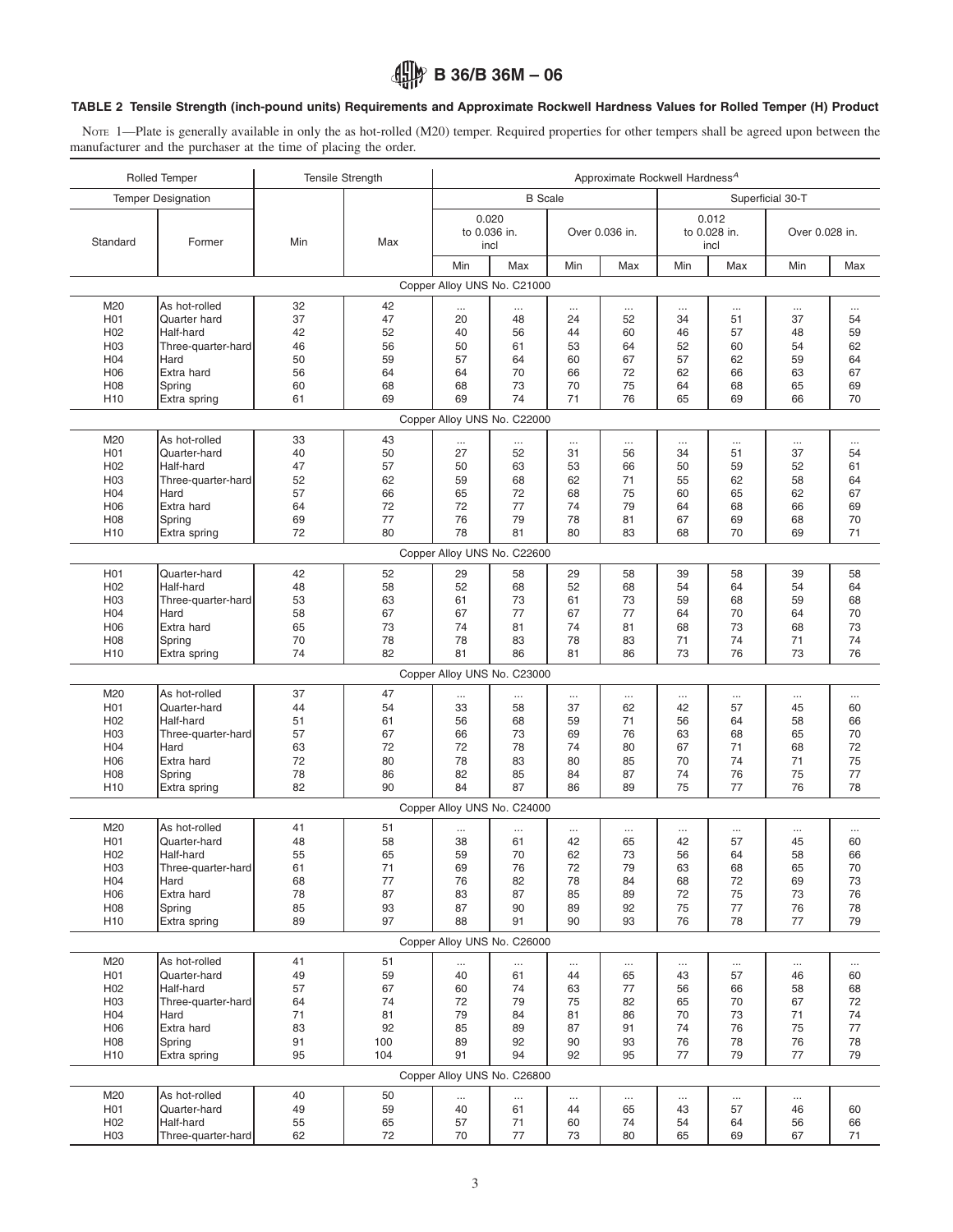<span id="page-3-0"></span>

| TABLE 2 |  | Continued |
|---------|--|-----------|
|---------|--|-----------|

|                                                                                                     | Rolled Temper                                                                                 | <b>Tensile Strength</b>          |                                  |                                |                                        |                                        | Approximate Rockwell Hardness <sup>A</sup> |                                        |                                        |                                        |                                |  |
|-----------------------------------------------------------------------------------------------------|-----------------------------------------------------------------------------------------------|----------------------------------|----------------------------------|--------------------------------|----------------------------------------|----------------------------------------|--------------------------------------------|----------------------------------------|----------------------------------------|----------------------------------------|--------------------------------|--|
|                                                                                                     | <b>Temper Designation</b>                                                                     |                                  |                                  |                                | <b>B</b> Scale                         |                                        |                                            |                                        |                                        | Superficial 30-T                       |                                |  |
| Former<br>Standard                                                                                  |                                                                                               | Min                              | Max                              | 0.020<br>to 0.036 in.<br>incl  |                                        | Over 0.036 in.                         |                                            | 0.012<br>to 0.028 in.<br>incl          |                                        | Over 0.028 in.                         |                                |  |
|                                                                                                     |                                                                                               |                                  |                                  | Min                            | Max                                    | Min                                    | Max                                        | Min                                    | Max                                    | Min                                    | Max                            |  |
| H <sub>04</sub><br>H <sub>06</sub><br>H <sub>08</sub>                                               | Hard<br>Extra-hard<br>Spring                                                                  | 68<br>79<br>86                   | 78<br>89<br>95                   | 76<br>83<br>87                 | 82<br>87<br>90                         | 78<br>85<br>89                         | 84<br>89<br>92                             | 68<br>73<br>75                         | 72<br>75<br>77                         | 69<br>74<br>76                         | 73<br>76<br>78                 |  |
| H <sub>10</sub>                                                                                     | Extra spring                                                                                  | 90                               | 99                               | 88                             | 91                                     | 90                                     | 93                                         | 76                                     | 78                                     | 77                                     | 79                             |  |
|                                                                                                     |                                                                                               |                                  |                                  |                                | Copper Alloy UNS No. C27200            |                                        |                                            |                                        |                                        |                                        |                                |  |
| M20<br>H <sub>0</sub> 1<br>H <sub>02</sub><br>H <sub>03</sub><br>H <sub>04</sub><br>H <sub>06</sub> | As hot-rolled<br>Quarter-hard<br>Half-hard<br>Three-quarter-hard<br><b>Hard</b><br>Extra hard | 41<br>49<br>56<br>63<br>70<br>81 | 51<br>59<br>66<br>73<br>80<br>91 | <br>40<br>57<br>71<br>76<br>82 | $\cdots$<br>61<br>74<br>78<br>82<br>87 | $\cdots$<br>44<br>60<br>74<br>78<br>85 | $\cdots$<br>65<br>76<br>81<br>84<br>89     | $\cdots$<br>43<br>54<br>64<br>67<br>71 | $\cdots$<br>57<br>67<br>70<br>72<br>75 | $\cdots$<br>46<br>56<br>66<br>68<br>72 | <br>60<br>68<br>71<br>73<br>76 |  |
|                                                                                                     |                                                                                               |                                  |                                  |                                | Copper Alloy UNS No. C28000            |                                        |                                            |                                        |                                        |                                        |                                |  |
| M20<br>H <sub>0</sub> 1<br>H <sub>02</sub><br>H <sub>03</sub>                                       | As hot-rolled<br>Quarter-hard<br>Half-hard<br>Three-quarter-hard                              | 40<br>50<br>58<br>60             | 55<br>62<br>70<br>75             | <br>40<br>50<br>55             | $\cdots$<br>65<br>75<br>80             | $\cdots$<br>45<br>52<br>55             | $\cdots$<br>70<br>80<br>82                 | $\cdots$<br>45<br>50<br>52             | $\cdots$<br>65<br>70<br>78             | $\cdots$<br>45<br>50<br>55             | <br>70<br>75<br>80             |  |
| H <sub>04</sub><br>H <sub>06</sub>                                                                  | Hard<br>Extra hard                                                                            | 70<br>82                         | 85<br>95                         | 60<br>65                       | 85<br>92                               | 60<br>65                               | 87<br>90                                   | 55<br>60                               | 80<br>85                               | 55<br>60                               | 82<br>85                       |  |

*<sup>A</sup>* Rockwell hardness values apply as follows: the B scale values apply to metal 0.020 in. and over in thickness, and the 30-T scale values apply to metal 0.012 in. and over in thickness.

### **TABLE 3 Tensile Strength (SI units) Requirements and Approximate Rockwell Hardness Values for Rolled Temper (H) Product**

NOTE—Plate is generally available in only the as hot-rolled (M20) temper. Required properties for other tempers shall be agreed upon between the manufacturer and the purchaser at the time of placing the order.

|                 | Rolled Temper             | Tensile Strength, MPa <sup>A</sup> |     |          |                             |     | Approximate Rockwell Hardness <sup>B</sup> |          |                            |                  |          |
|-----------------|---------------------------|------------------------------------|-----|----------|-----------------------------|-----|--------------------------------------------|----------|----------------------------|------------------|----------|
|                 | <b>Temper Designation</b> |                                    |     |          | <b>B</b> Scale              |     |                                            |          |                            | Superficial 30-T |          |
| Standard        | Former                    | Min                                | Max | incl     | 0.50<br>to 0.90 mm          |     | Over 0.90 mm                               |          | 0.30<br>to 0.70 mm<br>incl | Over 0.70 mm     |          |
|                 |                           |                                    |     | Min      | Max                         | Min | Max                                        | Min      | Max                        | Min              | Max      |
|                 |                           |                                    |     |          | Copper Alloy UNS No. C21000 |     |                                            |          |                            |                  |          |
| M20             | As hot-rolled             | 220                                | 290 | $\cdots$ | $\cdots$                    |     | $\cdots$                                   | $\cdots$ |                            | $\cdots$         | $\cdots$ |
| H <sub>01</sub> | Quarter hard              | 255                                | 325 | 20       | 48                          | 24  | 52                                         | 34       | 51                         | 37               | 54       |
| H <sub>02</sub> | Half-hard                 | 290                                | 355 | 40       | 56                          | 44  | 60                                         | 46       | 57                         | 48               | 59       |
| H <sub>03</sub> | Three-quarter-hard        | 315                                | 385 | 50       | 61                          | 53  | 64                                         | 52       | 60                         | 54               | 62       |
| H04             | Hard                      | 345                                | 405 | 57       | 64                          | 60  | 67                                         | 57       | 62                         | 59               | 64       |
| H06             | Extra hard                | 385                                | 440 | 64       | 70                          | 66  | 72                                         | 62       | 66                         | 63               | 67       |
| H08             | Spring                    | 415                                | 470 | 68       | 73                          | 70  | 75                                         | 64       | 68                         | 65               | 69       |
| H <sub>10</sub> | Extra spring              | 420                                | 475 | 69       | 74                          | 71  | 76                                         | 65       | 69                         | 66               | 70       |
|                 |                           |                                    |     |          | Copper Alloy UNS No. C22000 |     |                                            |          |                            |                  |          |
| M20             | As hot-rolled             | 230                                | 295 | $\cdots$ | $\cdots$                    |     | $\cdots$                                   | $\cdots$ |                            | $\cdots$         | $\cdots$ |
| H <sub>01</sub> | Quarter-hard              | 275                                | 345 | 27       | 52                          | 31  | 56                                         | 34       | 51                         | 37               | 54       |
| H <sub>02</sub> | Half-hard                 | 325                                | 395 | 50       | 63                          | 53  | 66                                         | 50       | 59                         | 52               | 61       |
| H <sub>03</sub> | Three-quarter-hard        | 355                                | 425 | 59       | 68                          | 62  | 71                                         | 55       | 62                         | 58               | 64       |
| H <sub>04</sub> | Hard                      | 395                                | 455 | 65       | 72                          | 68  | 75                                         | 60       | 65                         | 62               | 67       |
| H06             | Extra hard                | 440                                | 495 | 72       | 77                          | 74  | 79                                         | 64       | 68                         | 66               | 69       |
| H <sub>08</sub> | Spring                    | 475                                | 530 | 76       | 79                          | 78  | 81                                         | 67       | 69                         | 68               | 70       |
| H <sub>10</sub> | Extra spring              | 495                                | 550 | 78       | 81                          | 80  | 83                                         | 68       | 70                         | 69               | 71       |
|                 |                           |                                    |     |          | Copper Alloy UNS No. C22600 |     |                                            |          |                            |                  |          |
| H <sub>01</sub> | Quarter-hard              | 290                                | 355 | 29       | 58                          | 29  | 58                                         | 39       | 58                         | 39               | 58       |
| H <sub>02</sub> | Half-hard                 | 330                                | 400 | 52       | 68                          | 52  | 68                                         | 54       | 64                         | 54               | 64       |
| H <sub>03</sub> | Three-quarter-hard        | 365                                | 435 | 61       | 73                          | 61  | 73                                         | 59       | 68                         | 59               | 68       |
| H <sub>04</sub> | Hard                      | 400                                | 460 | 67       | 77                          | 67  | 77                                         | 64       | 70                         | 64               | 70       |
| H <sub>06</sub> | Extra hard                | 450                                | 505 | 74       | 81                          | 74  | 81                                         | 68       | 73                         | 68               | 73       |
| <b>H08</b>      | Spring                    | 485                                | 540 | 78       | 83                          | 78  | 83                                         | 71       | 74                         | 71               | 74       |
| H <sub>10</sub> | Extra spring              | 510                                | 565 | 81       | 86                          | 81  | 86                                         | 73       | 76                         | 73               | 76       |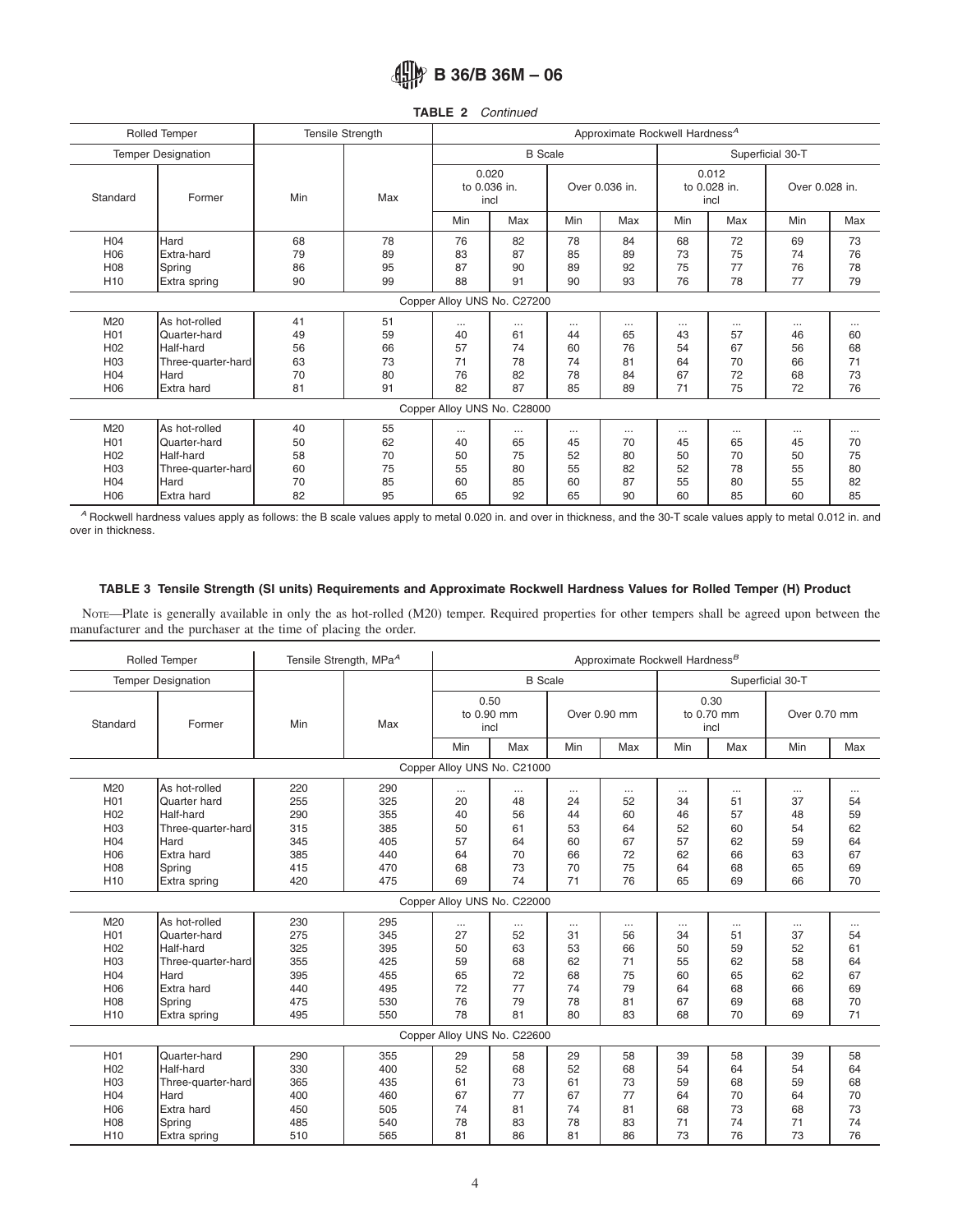**TABLE 3** *Continued*

|                  | Rolled Temper               | Tensile Strength, MPa <sup>A</sup> |     |          |                             |          |              | Approximate Rockwell Hardness <sup>B</sup> |                            |                  |          |
|------------------|-----------------------------|------------------------------------|-----|----------|-----------------------------|----------|--------------|--------------------------------------------|----------------------------|------------------|----------|
|                  | <b>Temper Designation</b>   |                                    |     |          | <b>B</b> Scale              |          |              |                                            |                            | Superficial 30-T |          |
| Standard         | Former                      | Min                                | Max | incl     | 0.50<br>to 0.90 mm          |          | Over 0.90 mm |                                            | 0.30<br>to 0.70 mm<br>incl | Over 0.70 mm     |          |
|                  |                             |                                    |     | Min      | Max                         | Min      | Max          | Min                                        | Max                        | Min              | Max      |
|                  |                             |                                    |     |          | Copper Alloy UNS No. C23000 |          |              |                                            |                            |                  |          |
| M20              | As hot-rolled               | 255                                | 325 |          | $\cdots$                    |          |              |                                            | $\cdots$                   | $\cdots$         | $\cdots$ |
| H <sub>0</sub> 1 | Quarter-hard                | 305                                | 370 | 33       | 58                          | 37       | 62           | 42                                         | 57                         | 45               | 60       |
| H <sub>02</sub>  | Half-hard                   | 350                                | 420 | 56       | 68                          | 59       | 71           | 56                                         | 64                         | 58               | 66       |
| H <sub>03</sub>  | Three-quarter-hard          | 395                                | 460 | 66       | 73                          | 69       | 76           | 63                                         | 68                         | 65               | 70       |
| H04              | Hard                        | 435                                | 495 | 72       | 78                          | 74       | 80           | 67                                         | 71                         | 68               | 72       |
| H <sub>06</sub>  | Extra hard                  | 495                                | 550 | 78       | 83                          | 80       | 85           | 70                                         | 74                         | 71               | 75       |
| H <sub>0</sub> 8 | Spring                      | 540                                | 595 | 82       | 85                          | 84       | 87           | 74                                         | 76                         | 75               | 77       |
| H <sub>10</sub>  | Extra spring                | 565                                | 620 | 84       | 87                          | 86       | 89           | 75                                         | 77                         | 76               | 78       |
|                  |                             |                                    |     |          | Copper Alloy UNS No. C24000 |          |              |                                            |                            |                  |          |
| M20              | As hot-rolled               | 285                                | 350 |          | $\cdots$                    |          |              |                                            |                            | $\cdots$         | $\cdots$ |
| H <sub>0</sub> 1 | Quarter-hard                | 330                                | 400 | 38       | 61                          | 42       | 65           | 42                                         | 57                         | 45               | 60       |
| H <sub>02</sub>  | Half-hard                   | 380                                | 450 | 59       | 70                          | 62       | 73           | 56                                         | 64                         | 58               | 66       |
| H <sub>03</sub>  | Three-quarter-hard          | 420                                | 490 | 69       | 76                          | 72       | 79           | 63                                         | 68                         | 65               | 70       |
| H <sub>04</sub>  | Hard                        | 470                                | 530 | 76       | 82                          | 78       | 84           | 68                                         | 72                         | 69               | 73       |
| H06              | Extra hard                  | 540                                | 600 | 83       | 87                          | 85       | 89           | 72                                         | 75                         | 73               | 76       |
| H <sub>08</sub>  | Spring                      | 585                                | 640 | 87       | 90                          | 89       | 92           | 75                                         | 77                         | 76               | 78       |
| H <sub>10</sub>  | Extra spring                | 615                                | 670 | 88       | 91                          | 90       | 93           | 76                                         | 78                         | 77               | 79       |
|                  | Copper Alloy UNS No. C26000 |                                    |     |          |                             |          |              |                                            |                            |                  |          |
| M20              | As hot-rolled               | 285                                | 350 |          | $\cdots$                    |          |              | $\ddotsc$                                  |                            |                  | $\cdots$ |
| H <sub>0</sub> 1 | Quarter-hard                | 340                                | 405 | 40       | 61                          | 44       | 65           | 43                                         | 57                         | 46               | 60       |
| H <sub>02</sub>  | Half-hard                   | 395                                | 460 | 60       | 74                          | 63       | 77           | 56                                         | 66                         | 58               | 68       |
| H <sub>03</sub>  | Three-quarter-hard          | 440                                | 510 | 72       | 79                          | 75       | 82           | 65                                         | 70                         | 67               | 72       |
| H04              | Hard                        | 490                                | 560 | 79       | 84                          | 81       | 86           | 70                                         | 73                         | 71               | 74       |
| H <sub>06</sub>  | Extra hard                  | 570                                | 635 | 85       | 89                          | 87       | 91           | 74                                         | 76                         | 75               | 77       |
| H <sub>08</sub>  | Spring                      | 625                                | 690 | 89       | 92                          | 90       | 93           | 76                                         | 78                         | 76               | 78       |
| H <sub>10</sub>  | Extra spring                | 655                                | 715 | 91       | 94                          | 92       | 95           | 77                                         | 79                         | 77               | 79       |
|                  |                             |                                    |     |          | Copper Alloy UNS No. C26800 |          |              |                                            |                            |                  |          |
| M20              | As hot-rolled               | 275                                | 345 | $\cdots$ | $\cdots$                    |          |              |                                            | $\cdots$                   |                  |          |
| H <sub>0</sub> 1 | Quarter-hard                | 340                                | 405 | 40       | 61                          | 44       | 65           | 43                                         | 57                         | 46               | 60       |
| H <sub>02</sub>  | Half-hard                   | 380                                | 450 | 57       | 71                          | 60       | 74           | 54                                         | 64                         | 56               | 66       |
| H <sub>03</sub>  | Three-quarter-hard          | 425                                | 495 | 70       | 77                          | 73       | 80           | 65                                         | 69                         | 67               | 71       |
| H04              | Hard                        | 470                                | 540 | 76       | 82                          | 78       | 84           | 68                                         | 72                         | 69               | 73       |
| H <sub>06</sub>  | Extra-hard                  | 545                                | 615 | 83       | 87                          | 85       | 89           | 73                                         | 75                         | 74               | 76       |
| H <sub>0</sub> 8 | Spring                      | 595                                | 655 | 87       | 90                          | 89       | 92           | 75                                         | 77                         | 76               | 78       |
| H <sub>10</sub>  | Extra spring                | 620                                | 685 | 88       | 91                          | 90       | 93           | 76                                         | 78                         | 77               | 79       |
|                  |                             |                                    |     |          | Copper Alloy UNS No. C27200 |          |              |                                            |                            |                  |          |
| M20              | As hot-rolled               | 285                                | 350 |          | $\cdots$                    |          |              |                                            |                            |                  |          |
| H <sub>0</sub> 1 | Quarter-hard                | 340                                | 405 | 40       | 61                          | 44       | 65           | 43                                         | 57                         | 46               | 60       |
| H <sub>02</sub>  | Half-hard                   | 385                                | 455 | 57       | 74                          | 60       | 76           | 54                                         | 67                         | 56               | 68       |
| H <sub>03</sub>  | Three-quarter-hard          | 435                                | 505 | 71       | 78                          | 74       | 81           | 64                                         | 70                         | 66               | 71       |
| H04              | Hard                        | 485                                | 550 | 76       | 82                          | 78       | 84           | 67                                         | 72                         | 68               | 73       |
| H06              | Extra hard                  | 560                                | 625 | 82       | 87                          | 85       | 89           | 71                                         | 75                         | 72               | 76       |
|                  |                             |                                    |     |          | Copper Alloy UNS No. C28000 |          |              |                                            |                            |                  |          |
| M20              | As hot-rolled               | 275                                | 380 | $\cdots$ | $\cdots$                    | $\ldots$ |              | $\cdots$                                   | $\cdots$                   | $\cdots$         |          |
| H01              | Quarter-hard                | 345                                | 425 | 40       | 65                          | 45       | 70           | 45                                         | 65                         | 45               | 70       |
| H <sub>02</sub>  | Half-hard                   | 400                                | 485 | 50       | 75                          | 52       | 80           | 50                                         | 70                         | 50               | 75       |
| H <sub>03</sub>  | Three-quarter-hard          | 415                                | 515 | 55       | 80                          | 55       | 82           | 52                                         | 78                         | 55               | 80       |
| H04              | Hard                        | 485                                | 585 | 60       | 85                          | 60       | 87           | 55                                         | 80                         | 55               | 82       |
| H06              | Extra hard                  | 565                                | 655 | 65       | 92                          | 65       | 90           | 60                                         | 85                         | 60               | 85       |

<sup>A</sup> MPa (Mega Pascals) See [Appendix X1.](#page-7-0)<br><sup>B</sup> Rockwell hardness values apply as follows: the B scale values apply to metal 0.50 mm and over in thickness, and the 30-T scale values apply to metal 0.30 mm and over in thickness.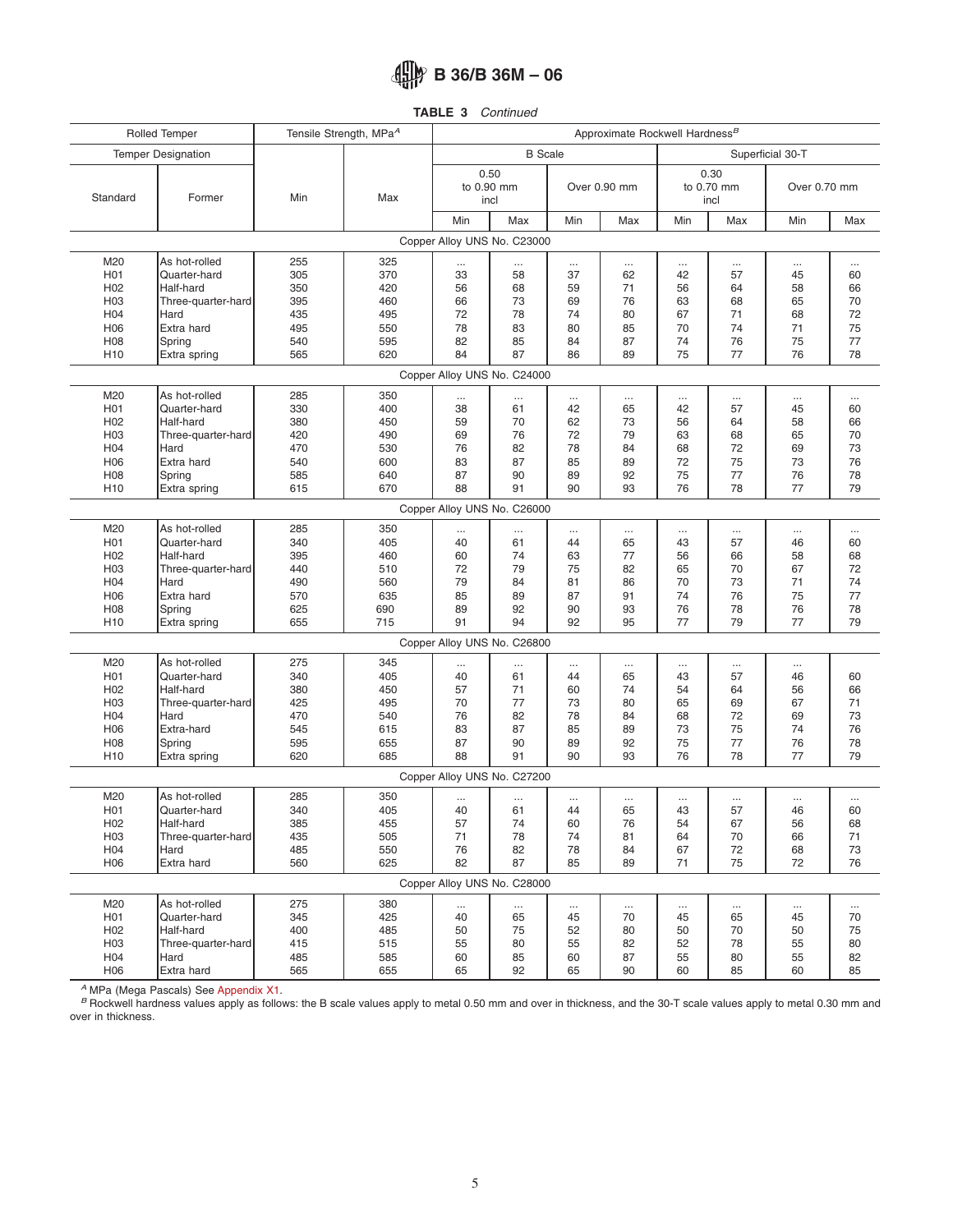|  |  |  | <b>TABLE 4 Grain Size Requirements for Annealed (OS) Product</b> |  |  |  |  |
|--|--|--|------------------------------------------------------------------|--|--|--|--|
|--|--|--|------------------------------------------------------------------|--|--|--|--|

#### Copper Alloy UNS No. Standard **Temper** Designation [\(B 601\)](#page-5-4) Grain Size, mm Nominal Min Max C21000 OS050 0.050 0.035 0.090 OS035 0.035 0.025 0.050 OS025 OS015 0.015 *<sup>A</sup>* 0.025 C22000 OS050 0.050 0.035 0.090 0.035 0.025 0.050<br>0.025 0.025 0.015 0.035 0.015 OS015 0.015 *<sup>A</sup>* 0.025 C22600 OS050 0.050 0.035 0.090 OS035 0.035 0.025 0.050 OS025 0.025 0.015 0.035 OS015 0.015 *<sup>A</sup>* 0.025 C23000 OS070 0.070 0.050 0.100 OS050 0.050 0.035 0.070 OS035 0.035 0.025 0.050 OS025 OS015 0.015 *<sup>A</sup>* 0.025 C24000 OS070 0.070 0.050 0.120 OS050 0.050 0.035 0.070 OS035 0.035 0.025 0.050 OS025 0.025 0.015 0.035 OS015 0.015 *<sup>A</sup>* 0.025 C26000 0S120 0.120 0.070 ...<br>and 0S070 0.070 0.050 0.120 and OS070 0.070 0.050 0.120 C26800 OS050 0.050 0.035 0.070 OS035 0.035 0.025 0.050 OS025 OS015 0.015 *<sup>A</sup>* 0.025 C27200 OS035 0.035 0.025 0.050 0.025 0.015 0.035<br>
0.015 A 0.025 OS015 0.015 *<sup>A</sup>* 0.025 C28000 OS035 0.035 0.025 0.050 0.025 0.015 0.035<br>
0.015 A 0.025 OS015 0.015 *<sup>A</sup>* 0.025

*<sup>A</sup>* Although no minimum grain size is required, this material must be fully recrystallized.

NOTE 1—The Rockwell hardness test offers a quick and convenient method of checking for general conformity to the specification requirements for temper, tensile strength and grain size.

#### **10. Dimensions and Permissible Variations**

10.1 The dimensions and tolerances for product described by this specification shall be as specified in Specification [B 248](#page-0-9) or [B 248M](#page-0-10) with particular reference to the following related paragraphs in that specification.

10.1.1 *Thickness.*

10.1.2 *Width:*

10.1.2.1 *Slit Metal and Slit Metal With Rolled Edges.*

10.1.2.2 *Squared-Sheared Metal.*

10.1.2.3 *Sawed Metal.*

- 10.1.3 *Length:*
- 10.1.3.1 *Specific and Stock Lengths With and Without Ends.*
- 10.1.3.2 *Schedule of Lengths (Specific and Stock) With Ends.*

10.1.3.3 *Length Tolerances for Square-Sheared Metal.*

10.1.3.4 *Length Tolerances for Sawed Metal.*

<span id="page-5-4"></span><span id="page-5-3"></span>

|  | <b>TABLE 5 Approximate Rockwell Hardness of Annealed</b> |  |
|--|----------------------------------------------------------|--|
|  | (OS) Product                                             |  |

<span id="page-5-5"></span>

| Anneal Temper,           | Standard Temper            |                       | Approximate Rockwell Hardness <sup>A</sup> |                      |           |  |  |  |  |  |  |
|--------------------------|----------------------------|-----------------------|--------------------------------------------|----------------------|-----------|--|--|--|--|--|--|
| Nominal Grain            | Designation                |                       | F Scale                                    | Superficial 30-T     |           |  |  |  |  |  |  |
| <b>Size</b>              | (B 601)                    | Min                   | Max                                        | Min                  | Max       |  |  |  |  |  |  |
|                          |                            | <b>UNS No. C21000</b> |                                            |                      |           |  |  |  |  |  |  |
| $0.050 - mm$             | OS050                      | $40^B$                | $52^B$                                     |                      | 4         |  |  |  |  |  |  |
| $0.035 - mm$             | OS035                      | $47^B$                | $54^B$                                     |                      | 7         |  |  |  |  |  |  |
| 0.025-mm                 | OS025                      | $50^B$                | 61 <sup>B</sup>                            | 1                    | 17        |  |  |  |  |  |  |
| $0.015 - mm$             | OS015                      | $54^B$                | $65^B$                                     | $\overline{7}$       | 23        |  |  |  |  |  |  |
|                          |                            | <b>UNS No. C22000</b> |                                            |                      |           |  |  |  |  |  |  |
| $0.050 - mm$             | OS050                      | 50                    | 60                                         | 1                    | 16        |  |  |  |  |  |  |
| 0.035-mm<br>$0.025 - mm$ | OS035<br>OS025             | 54<br>58              | 64<br>70                                   | $\overline{7}$<br>13 | 21<br>31  |  |  |  |  |  |  |
| $0.015 - mm$             | OS015                      | 62                    | 75                                         | 19                   | 39        |  |  |  |  |  |  |
|                          | <b>UNS No. C22600</b>      |                       |                                            |                      |           |  |  |  |  |  |  |
| $0.050 - mm$             | OS050                      | 48                    | 58                                         | 6                    | 18        |  |  |  |  |  |  |
| 0.035-mm                 | OS035                      | 52                    | 62                                         | 10                   | 23        |  |  |  |  |  |  |
| 0.025-mm                 | OS025                      | 55                    | 67                                         | 14                   | 29        |  |  |  |  |  |  |
| $0.015 - mm$             | OS015                      | 58                    | 76                                         | 18                   | 40        |  |  |  |  |  |  |
|                          |                            | <b>UNS No. C23000</b> |                                            |                      |           |  |  |  |  |  |  |
| 0.070-mm                 | OS070                      | 53                    | 60                                         | 6                    |           |  |  |  |  |  |  |
| $0.050 - mm$             | OS050                      | 56                    | 63                                         | 10                   | $\ddotsc$ |  |  |  |  |  |  |
| 0.035-mm<br>$0.025 - mm$ | OS035<br>OS025             | 58<br>60              | 76<br>72                                   | 13<br>16             | 24<br>34  |  |  |  |  |  |  |
| $0.015 - mm$             | OS015                      | 62                    | 79                                         | 19                   | 48        |  |  |  |  |  |  |
|                          |                            | <b>UNS No. 24000</b>  |                                            |                      |           |  |  |  |  |  |  |
| 0.070-mm                 | OS070                      | 53                    | 64                                         | 2                    | 21        |  |  |  |  |  |  |
| $0.050 - mm$             | OS050                      | 57                    | 67                                         | 8                    | 27        |  |  |  |  |  |  |
| $0.035 - mm$             | OS035                      | 61                    | 72                                         | 16                   | 35        |  |  |  |  |  |  |
| $0.025 - mm$             | OS025                      | 63                    | 77                                         | 20                   | 42        |  |  |  |  |  |  |
| $0.015 - mm$             | OS015                      | 66                    | 83                                         | 25                   | 50        |  |  |  |  |  |  |
|                          | UNS Nos. C26000 and C26800 |                       |                                            |                      |           |  |  |  |  |  |  |
| $0.120 - mm$             | OS120                      | 50                    | 62                                         |                      | 21        |  |  |  |  |  |  |
| $0.070 - mm$             | OS070<br>OS050             | 52<br>61              | 67                                         | 3                    | 27        |  |  |  |  |  |  |
| 0.050-mm<br>0.035-mm     | OS035                      | 65                    | 73<br>76                                   | 20<br>25             | 35<br>38  |  |  |  |  |  |  |
| $0.025 - mm$             | OS025                      | 67                    | 79                                         | 27                   | 42        |  |  |  |  |  |  |
| $0.015 - mm$             | OS015                      | 72                    | 85                                         | 33                   | 50        |  |  |  |  |  |  |
|                          |                            | <b>UNS No. C27200</b> |                                            |                      |           |  |  |  |  |  |  |
| 0.035-mm                 | OS035                      | 65                    | 76                                         | 25                   | 38        |  |  |  |  |  |  |
| 0.025-mm                 | OS025                      | 67                    | 79                                         | 27                   | 42        |  |  |  |  |  |  |
| $0.015 - mm$             | OS015                      | 72                    | 85                                         | 33                   | 50        |  |  |  |  |  |  |
|                          |                            | <b>UNS No. C28000</b> |                                            |                      |           |  |  |  |  |  |  |
| $0.035 - mm$             | OS035                      | 65                    | 80                                         | 26                   | 44        |  |  |  |  |  |  |
| $0.025 - mm$             | OS025                      | 68                    | 83                                         | 28                   | 48        |  |  |  |  |  |  |
| $0.015 - mm$             | OS015                      | 72                    | 90                                         | 30                   | 55        |  |  |  |  |  |  |

<span id="page-5-0"></span>*<sup>A</sup>* Rockwell hardness values apply as follows: The F scale applies to metal 0.020 in. or 0.50 mm in thickness and over; the 30-T scale applies to metal 0.015 in. or

0.38 mm in thickness and over.<br><sup>B</sup> This alloy in these several annealed tempers is too soft for Rockwell F hardness tests below 0.030 in. or 0.75 mm in thickness

<span id="page-5-2"></span><span id="page-5-1"></span>10.1.4 *Straightness:*

10.1.4.1 *Slit Metal or Slit Metal Either Straightened or Edge-Rolled.*

- 10.1.4.2 *Squared-sheared Metal.*
- 10.1.4.3 *Sawed metal.*
- 10.1.5 *Edges:*
- 10.1.5.1 *Square Edges.*
- 10.1.5.2 *Rounded Corners.*
- 10.1.5.3 *Rounded Edges.*

10.1.5.4 *Full-Rounded Edges.*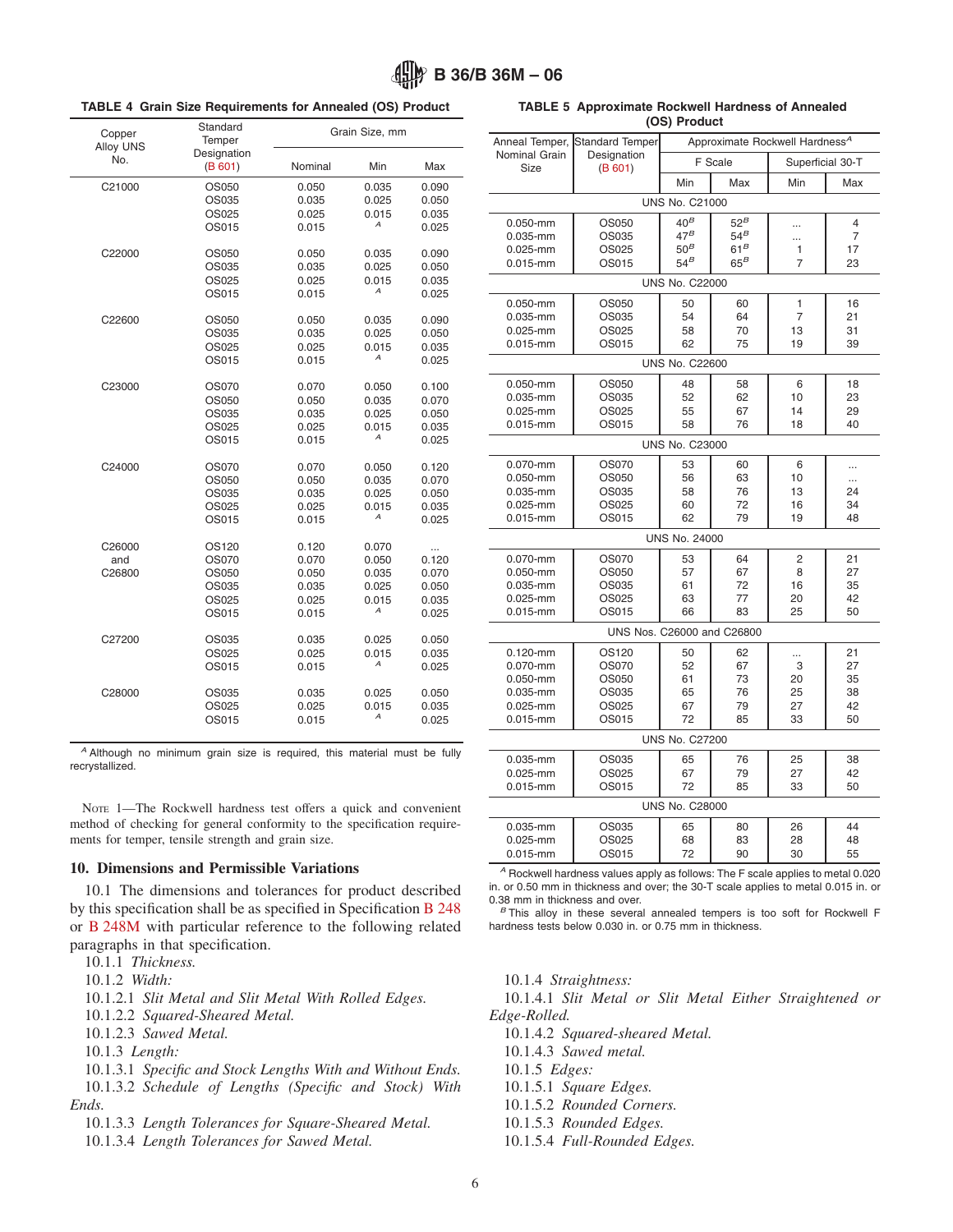## <span id="page-6-4"></span>**ALLY B 36/B 36M - 06**

### **TABLE 6 Tensile Strength (inch-pound units) Requirements and Approximate Rockwell Hardness Values for Annealed-to-Temper (O) Product**

Nore 1—Required properties for other tempers shall be agreed upon between the manufacturer and the purchaser at the time of placing the order.

|                             | Annealed-to-Temper          | Tensile Strength, ksi |                             |                | Approximate Rockwell Hardness <sup>A</sup> |                  |     |  |  |
|-----------------------------|-----------------------------|-----------------------|-----------------------------|----------------|--------------------------------------------|------------------|-----|--|--|
|                             | <b>Temper Designation</b>   | Min                   | Max                         | <b>B</b> Scale |                                            | Superficial 30-T |     |  |  |
| Standard                    | Former                      |                       |                             | Min            | Max                                        | Min              | Max |  |  |
|                             |                             |                       | Copper Alloy UNS No. C22000 |                |                                            |                  |     |  |  |
| O81                         | Quarter-hard                | 40                    | 50                          | $\cdots$       | 45                                         | 28               | 52  |  |  |
| Copper Alloy UNS No. C22600 |                             |                       |                             |                |                                            |                  |     |  |  |
| O81                         | Quarter-hard                | 42                    | 52                          | 20             | 50                                         | 30               | 54  |  |  |
|                             | Copper Alloy UNS No. C23000 |                       |                             |                |                                            |                  |     |  |  |
| O81                         | Quarter-hard                | 44                    | 54                          | 30             | 53                                         | 35               | 54  |  |  |
|                             |                             |                       | Copper Alloy UNS No. C24000 |                |                                            |                  |     |  |  |
| O81                         | Quarter-hard                | 48                    | 58                          | 33             | 53                                         | 38               | 54  |  |  |
|                             |                             |                       | Copper Alloy UNS No. C26000 |                |                                            |                  |     |  |  |
| O81                         | Quarter-hard                | 49                    | 59                          | 32             | 55                                         | 36               | 53  |  |  |
| O82                         | Half-hard                   | 57                    | 67                          | 52             | 72                                         | 50               | 66  |  |  |
|                             |                             |                       | Copper Alloy UNS No. C26800 |                |                                            |                  |     |  |  |
| O81                         | Quarter-hard                | 49                    | 59                          | 33             | 55                                         | 37               | 55  |  |  |
| O82                         | Half-hard                   | 55                    | 65                          | 52             | 72                                         | 51               | 67  |  |  |

*<sup>A</sup>* Rockwell hardness values apply as follows: The B scale applies to metal 0.020 in. in thickness and over; the 30T applies to metal 0.015 in. in thickness and over.

### **TABLE 7 Tensile Strength (SI units) Requirements and Approximate Rockwell Hardness Values for Annealed-to-Temper (O) Product**

NOTE—Required properties for other tempers shall be agreed upon between the manufacturer and the purchaser at the time of placing the order.

| Annealed-to-Temper          |              | Tensile Strength, ksi [MPa <sup>A</sup> ] |     | Approximate Rockwell Hardness <sup>B</sup> |     |                  |     |  |
|-----------------------------|--------------|-------------------------------------------|-----|--------------------------------------------|-----|------------------|-----|--|
| <b>Temper Designation</b>   |              | Min                                       | Max | <b>B</b> Scale                             |     | Superficial 30-T |     |  |
| Standard                    | Former       |                                           |     | Min                                        | Max | <b>Min</b>       | Max |  |
| Copper Alloy UNS No. C22000 |              |                                           |     |                                            |     |                  |     |  |
| O81                         | Quarter-hard | 275                                       | 345 | $\cdots$                                   | 45  | 28               | 52  |  |
| Copper Alloy UNS No. C22600 |              |                                           |     |                                            |     |                  |     |  |
| O81                         | Quarter-hard | 290                                       | 355 | 20                                         | 50  | 30               | 54  |  |
| Copper Alloy UNS No. C23000 |              |                                           |     |                                            |     |                  |     |  |
| O81                         | Quarter-hard | 305                                       | 370 | 30                                         | 53  | 35               | 54  |  |
| Copper Alloy UNS No. C24000 |              |                                           |     |                                            |     |                  |     |  |
| O81                         | Quarter-hard | 330                                       | 400 | 33                                         | 53  | 38               | 54  |  |
| Copper Alloy UNS No. C26000 |              |                                           |     |                                            |     |                  |     |  |
| O81                         | Quarter-hard | 340                                       | 405 | 32                                         | 55  | 36               | 53  |  |
| O82                         | Half-hard    | 395                                       | 460 | 52                                         | 72  | 50               | 66  |  |
| Copper Alloy UNS No. C26800 |              |                                           |     |                                            |     |                  |     |  |
| O81                         | Quarter-hard | 340                                       | 405 | 33                                         | 55  | 37               | 55  |  |
| O82                         | Half-hard    | 380                                       | 450 | 52                                         | 72  | 51               | 67  |  |

<sup>A</sup> MPa (Mega Pascals) See [Appendix X1](#page-7-0)<br><sup>B</sup> Rockwell hardness values apply as follows: The B scale applies to metal 0.50 mm in thickness and over; the 30T applies to metal 0.38 mm in thickness and over.

### **11. Test Methods**

### 11.1 *Chemical Analysis*:

11.1.1 Composition shall be determined, in the case of disagreement, as follows:

| Element | Method              |
|---------|---------------------|
| Copper  | E 478               |
| Iron    | E 478               |
| Lead    | E 478 (AA)          |
| Zinc    | E 478 (Titrimetric) |

<span id="page-6-5"></span>11.1.2 Test method(s) to be followed for the determination of other element(s) resulting from contractual or purchase order agreement shall be as agreed upon between the manufacturer or supplier and purchaser.

### **12. Keywords**

<span id="page-6-3"></span><span id="page-6-2"></span><span id="page-6-1"></span><span id="page-6-0"></span>12.1 brass plate; brass rolled bar; brass sheet; brass strip; UNS No. C21000; UNS No. C22000; UNS No. C22600; UNS No. C23000; UNS No. C24000; UNS No. C26000; UNS No. C26800; UNS No. C27200; UNS No. C28000